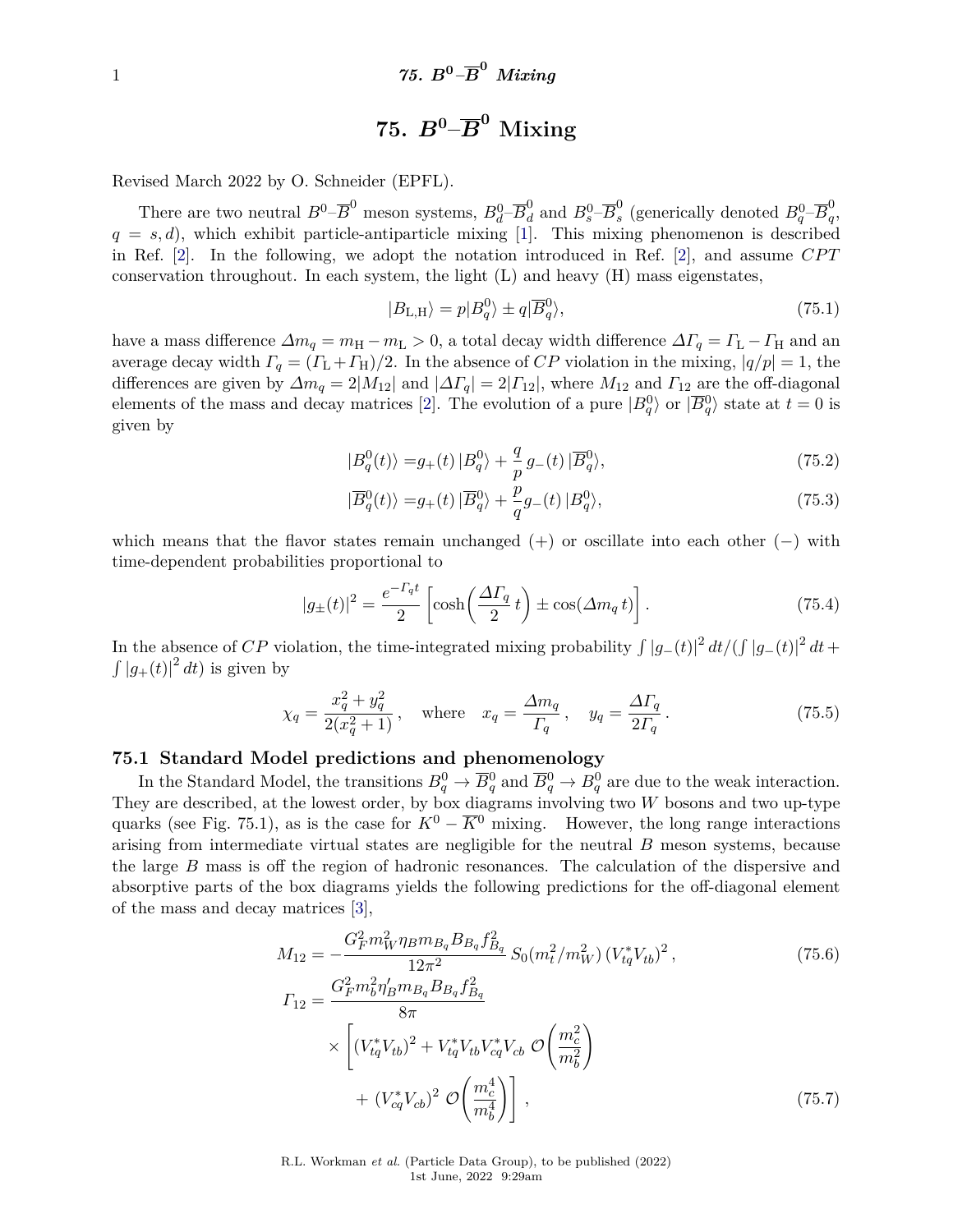

**Figure 75.1:** Dominant box diagrams for the  $B^0_q \rightarrow \overline{B_q}^0$  transitions  $(q = d \text{ or } s)$ . Similar diagrams exist where one or both *t* quarks are replaced with *c* or *u* quarks.

where  $G_F$  is the Fermi constant,  $m_W$  the *W* boson mass, and  $m_i$  the mass of quark *i*;  $m_{B_q}$ ,  $f_{B_q}$ and  $B_{B_q}$  are the  $B_q^0$  mass, weak decay constant and bag parameter, respectively. The known function  $S_0(x_t)$  can be approximated very well by 0.784  $x_t^{0.76}$  [\[4\]](#page-10-3), and  $V_{ij}$  are the elements of the CKM matrix [\[5\]](#page-10-4). The QCD corrections  $\eta_B$  and  $\eta'_B$  are of order unity. The only non-negligible contributions to *M*<sup>12</sup> are from box diagrams involving two top quarks. The phases of *M*<sup>12</sup> and *Γ*<sup>12</sup> satisfy

$$
\phi_M - \phi_\Gamma = \pi + \mathcal{O}\left(\frac{m_c^2}{m_b^2}\right),\tag{75.8}
$$

implying that the mass eigenstates have mass and width differences of opposite signs. This means that, like in the  $K^0$ – $\overline{K}$ <sup>0</sup> system, the heavy state is expected to have a smaller decay width than that of the light state:  $\Gamma_H < \Gamma_L$ . Hence,  $\Delta \Gamma_q = \Gamma_L - \Gamma_H$  is expected to be positive in the Standard Model.

Furthermore, the quantity

$$
\left|\frac{\Gamma_{12}}{M_{12}}\right| \simeq \frac{3\pi}{2} \frac{m_b^2}{m_W^2} \frac{1}{S_0(m_t^2/m_W^2)} \sim \mathcal{O}\left(\frac{m_b^2}{m_t^2}\right)
$$
\n(75.9)

is small, and a power expansion of  $|q/p|^2$  yields

$$
\left|\frac{q}{p}\right|^2 = 1 + \left|\frac{\Gamma_{12}}{M_{12}}\right| \sin(\phi_M - \phi_\Gamma) + \mathcal{O}\left(\left|\frac{\Gamma_{12}}{M_{12}}\right|^2\right). \tag{75.10}
$$

Therefore, considering both Eqs. (75.8) and (75.9), the *CP*-violating parameter

$$
1 - \left|\frac{q}{p}\right|^2 \simeq \text{Im}\left(\frac{\Gamma_{12}}{M_{12}}\right) \tag{75.11}
$$

is expected to be very small:  $\sim \mathcal{O}(10^{-3})$  for the  $B_d^0$ <sup>- $\overline{B}_d^0$ </sup>  $\frac{0}{d}$  system and  $\leq \mathcal{O}(10^{-4})$  for the  $B_s^0$ − $\overline{B}_s^0$ *s* system [\[6\]](#page-10-5).

In the approximation of negligible *CP* violation in mixing, the ratio  $\Delta\Gamma_q/\Delta m_q$  is equal to the small quantity |*Γ*12*/M*12| of Eq. (75.9); it is hence independent of CKM matrix elements, *i.e.*, the same for the  $B_d^0$ – $\overline{B}_d^0$  and  $B_s^0$ – $\overline{B}_s^0$ s systems. Calculations [\[7\]](#page-10-6) yield  $\sim 5 \times 10^{-3}$  with a  $\sim 20\%$ uncertainty. Given the published experimental knowledge  $[8]$  on the mixing parameter  $x_q$ 

$$
\begin{cases}\nx_d = 0.769 \pm 0.004 & (B_d^0 - \overline{B}_d^0 \text{ system}) \\
x_s = 27.01 \pm 0.10 & (B_s^0 - \overline{B}_s^0 \text{ system})\n\end{cases}
$$
\n(75.12)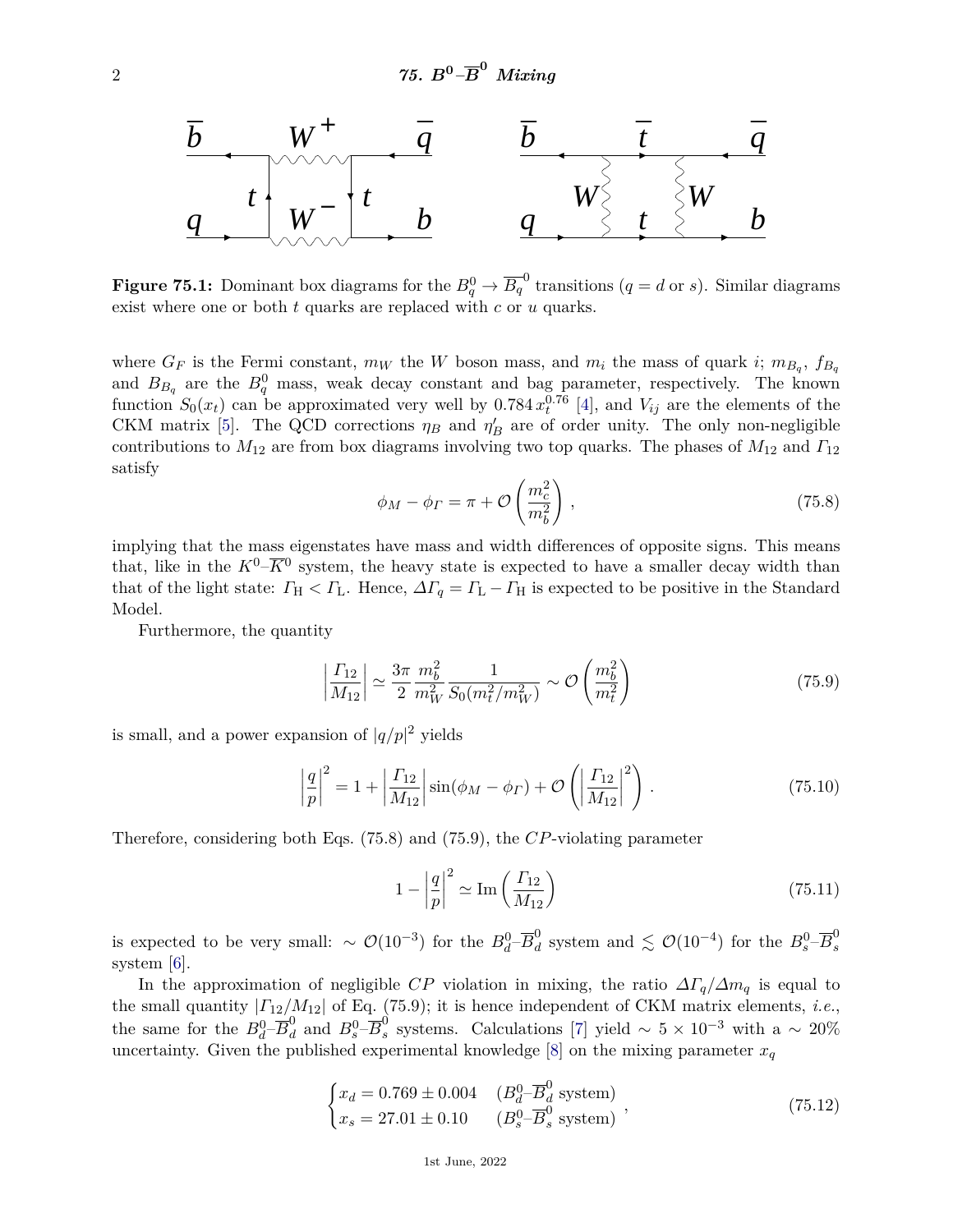the Standard Model thus predicts that  $\Delta \Gamma_d / \Gamma_d$  is very small (below 1%), but  $\Delta \Gamma_s / \Gamma_s$  considerably larger (∼ 10%). These width differences are caused by the existence of final states to which both the  $B_q^0$  and  $\overline{B_q^0}$  mesons can decay. Such decays involve  $b \to c\overline{c}q$  quark-level transitions, which are Cabibbo-suppressed if  $q = d$  and Cabibbo-allowed if  $q = s$ .

A complete set of Standard Model predictions for all mixing parameters in both the  $B_d^0$ – $\overline{B}_d^0$  and  $B_s^0$ – $\overline{B}_s^0$  $s<sub>s</sub>$  systems can be found in Refs. [\[9–](#page-10-8)[11\]](#page-10-9).

# **75.2 Experimental issues and methods for oscillation analyses**

Time-integrated measurements of  $B^0$ - $\overline{B}^0$  mixing were published for the first time in 1987 by UA1 [\[12\]](#page-10-10) and ARGUS [\[13\]](#page-10-11), and since then by many other experiments. These measurements are typically based on counting same-sign and opposite-sign lepton pairs from the semileptonic decay of the produced  $b\bar{b}$  pairs. Such analyses cannot easily separate the contributions from the different *b*-hadron species, therefore, the clean environment of  $\Upsilon(4S)$  machines (where only  $B_d^0$  and charged  $B_u$  mesons are produced) is in principle best suited to measure  $\chi_d$ .

However, better sensitivity is obtained from time-dependent analyses aiming at the direct measurement of the oscillation frequencies  $\Delta m_d$  and  $\Delta m_s$ , from the proper time distributions of  $B_d^0$  or  $B_s^0$  candidates identified through their decay in (mostly) flavor-specific modes, and suitably tagged as mixed or unmixed. This is particularly true for the  $B_s^0$ - $\overline{B}_s^0$  $s<sub>s</sub>$  system, where the large value of *x*<sub>*s*</sub> implies maximal mixing, *i.e.*,  $\chi_s \simeq 1/2$ . In such analyses, the  $B_d^0$  or  $B_s^0$  mesons are either fully reconstructed, partially reconstructed from a charm meson, selected from a lepton with the characteristics of a  $b \to \ell^-$  decay, or selected from a reconstructed displaced vertex. At high-energy colliders (LEP, SLC, Tevatron, LHC), the proper time  $t = \frac{m_B}{p} L$  is measured from the distance *L* between the production vertex and the *B* decay vertex, and from an estimate of the *B* momentum *p*. At asymmetric *B* factories (KEKB, PEP-II), producing  $e^+e^- \to \Upsilon(4S) \to B_d^0 \overline{B_d}^0$  events with a boost  $\beta\gamma$  (= 0.425, 0.55), the proper time difference between the two *B* candidates is estimated as  $\Delta t \simeq \frac{\Delta z}{\beta \gamma c}$ , where  $\Delta z$  is the spatial separation between the two *B* decay vertices along the boost direction. In all cases, the good resolution needed on the vertex positions is obtained with silicon detectors.

The average statistical significance S of a  $B_q^0$  oscillation signal can be approximated as [\[14\]](#page-10-12)

$$
S \approx \sqrt{N/2} f_{\text{sig}} \left(1 - 2\eta\right) e^{-\left(\Delta m_q \sigma_t\right)^2/2},\tag{75.13}
$$

where *N* is the number of selected and tagged candidates,  $f_{\text{sig}}$  is the fraction of signal in that sample,  $\eta$  is the total mistag probability, and  $\sigma_t$  is the resolution on proper time (or proper time difference). The quantity S decreases very quickly as *∆m<sup>q</sup>* increases; this dependence is controlled by  $\sigma_t$ , which is therefore a critical parameter for  $\Delta m_s$  analyses. At high-energy colliders, the proper time resolution  $\sigma_t \sim \frac{m_B}{\langle p \rangle} \sigma_L \oplus t \frac{\sigma_p}{p}$  $\frac{p_p}{p}$  includes a constant contribution due to the decay length resolution  $\sigma$ *L* (typically 0.04–0.3 ps), and a term due to the relative momentum resolution  $\sigma$ <sup>*p*</sup>/*p* (typically 10– 20% for partially reconstructed decays), which increases with proper time. At *B* factories, the boost of the *B* mesons is estimated from the known beam energies, and the term due to the spatial resolution dominates (typically 1–1.5 ps because of the much smaller *B* boost).

In order to tag a  $B_q^0$  candidate as mixed or unmixed, it is necessary to determine its flavor both in the initial state and in the final state. The initial and final state mistag probabilities,  $\eta_i$  and  $\eta_f$ , degrade S by a total factor  $(1 - 2\eta) = (1 - 2\eta_i)(1 - 2\eta_f)$ . In lepton-based analyses, the final state is tagged by the charge of the lepton from  $b \to \ell^-$  decays; the largest contribution to  $\eta_f$  is then due to  $\bar{b} \to \bar{c} \to \ell^-$  decays. Alternatively, the charge of a reconstructed charm meson  $(D^{*+}$  from  $B_d^0$  or  $D_s^-$  from  $B_s^0$ ), or that of a kaon hypothesized to come from a  $b \to c \to s$  decay [\[15\]](#page-10-13), can be used. For fully-inclusive analyses based on topological vertexing, final-state tagging techniques include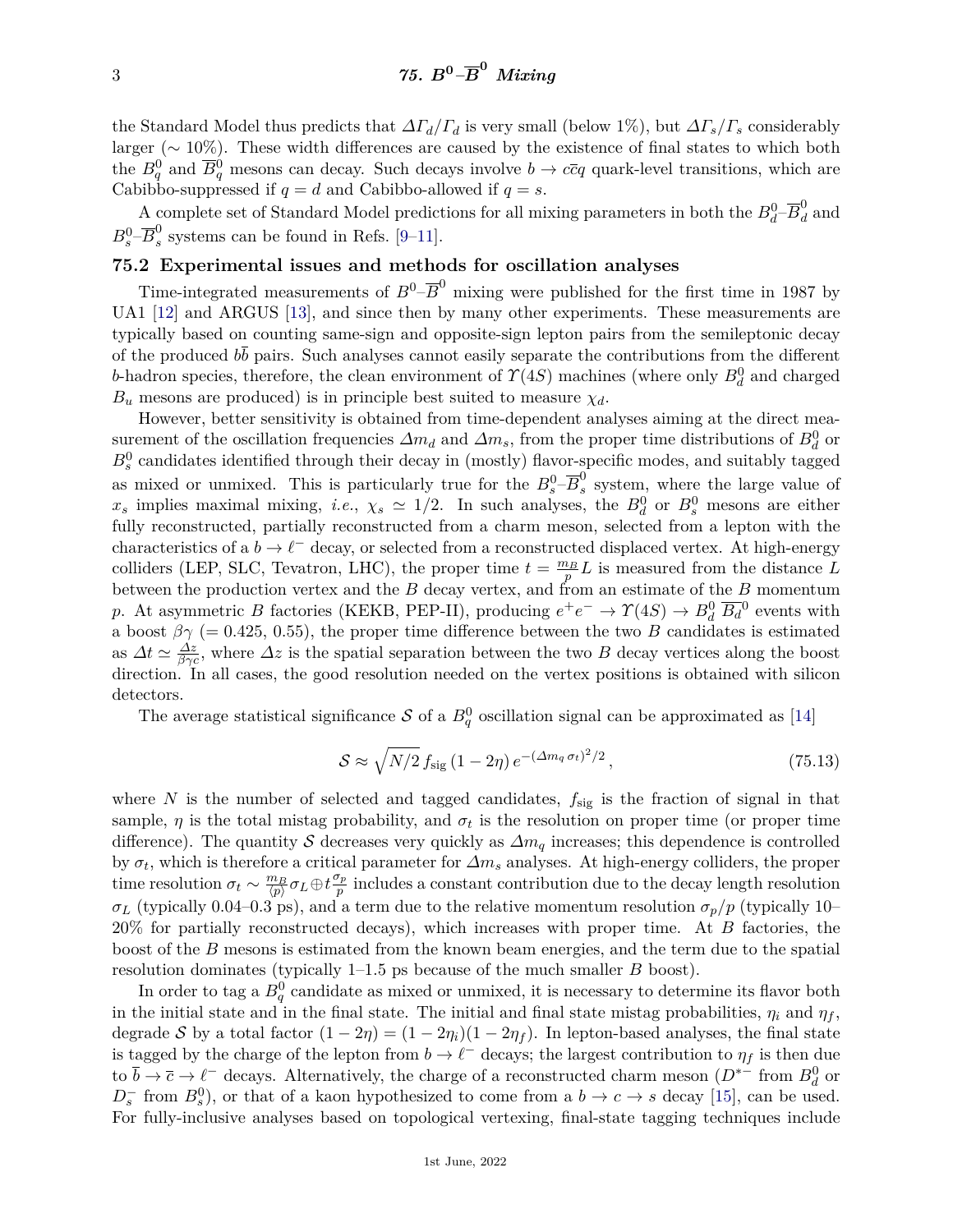jet-charge [\[16\]](#page-10-14) and charge-dipole [\[17,](#page-10-15)[18\]](#page-10-16) methods. At high-energy colliders, the methods to tag the initial state (*i.e.*, the state at production), can be divided into two groups: the ones that tag the initial charge of the  $\bar{b}$  quark contained in the  $B_q^0$  candidate itself (same-side tag), and the ones that tag the initial charge of the other *b* quark produced in the event (opposite-side tag). On the same side, the sign of a charged pion, kaon or proton from the primary vertex is correlated with the production state of the  $B_q^0$  meson if that particle is a decay product of a  $B^{**}$  state or the first in the fragmentation chain [\[19,](#page-11-0) [20\]](#page-11-1). Jet- and vertex-charge techniques work on both sides and on the opposite side, respectively. Finally, the charge of a lepton from  $b \to \ell^-$ , of a kaon from  $b \to c \to s$ or of a charm hadron from  $b \to c$  [\[21\]](#page-11-2) can be used as an opposite-side tag, keeping in mind that its performance is degraded due to integrated mixing. At SLC, the beam polarization produced a sizeable forward-backward asymmetry in the  $Z \to b\bar{b}$  decays, and provided another very interesting and effective initial state tag based on the polar angle of the  $B_q^0$  candidate [\[17\]](#page-10-15). Initial state tags have also been combined to reach  $\eta_i \sim 26\%$  at LEP [\[20,](#page-11-1)[22\]](#page-11-3) or  $2\frac{3}{2}\%$  at SLD [\[17\]](#page-10-15) with full efficiency. In the case  $\eta_f = 0$ , this corresponds to an effective tagging efficiency  $Q = \epsilon D^2 = \epsilon (1 - 2\eta)^2$ , where  $\epsilon$  is the tagging efficiency, in the range 23 – 31%. The equivalent figure achieved by CDF during Tevatron Run I was ∼ 3*.*5% (see tagging summary on page 160 of Ref. [\[23\]](#page-11-4)), reflecting the fact that tagging is more difficult at hadron colliders. The CDF and DØ analyses of Tevatron Run II data reached  $\epsilon D^2 = (1.8 \pm 0.1)\%$  [\[24\]](#page-11-5) and  $(2.5 \pm 0.2)\%$  [\[25\]](#page-11-6) for opposite-side tagging, while same-side kaon tagging (for  $B_s^0$  analyses) contributed an additional  $3.7 - 4.8\%$  at CDF [\[24\]](#page-11-5), and pushed the combined performance to  $(4.7 \pm 0.5)\%$  at DØ [\[26\]](#page-11-7). LHCb, operating in the forward region at the LHC where the environment is different in terms of track multiplicity and *b*-hadron production kinematics, has reported  $\epsilon D^2 = (2.10 \pm 0.25)\%$  [\[27\]](#page-11-8) for opposite-side tagging,  $(1.80 \pm 0.26)\%$  [\[28\]](#page-11-9) for same-side kaon tagging, and  $(2.11 \pm 0.11)\%$  [\[29\]](#page-11-10) for same-side pion and proton tagging: the combined figure ranges typically between  $(3.73 \pm 0.15)\%$  [\[30\]](#page-11-11) and  $(5.33 \pm 0.25)\%$  [\[31\]](#page-11-12) depending on the mode in which the tagged  $B_s^0$  meson is reconstructed, and reaches up to  $(8.1 \pm 0.6)\%$  [\[32\]](#page-11-13) for hadronic  $B_d^0$  modes. CMS has recently reported  $\epsilon D^2 \sim 10\%$  using opposite-side muon tagging of  $B_s^0 \to J/\psi \phi$  decays [\[33\]](#page-11-14).

At *B* factories, the flavor of a  $B_d^0$  meson at production cannot be determined, since the two neutral *B* mesons produced in a *Υ*(4*S*) decay evolve in a coherent *P*-wave state where they keep opposite flavors at any time. However, as soon as one of them decays, the other follows a timeevolution given by Eqs. (75.2) or (75.3), where *t* is replaced with  $\Delta t$  (which will take negative values half of the time). Hence, the "initial state" tag of a *B* can be taken as the final-state tag of the other *B*. Effective tagging efficiencies of 30% are achieved by BaBar and Belle [\[34\]](#page-11-15), using different techniques including  $b \to \ell^-$  and  $b \to c \to s$  tags. It is worth noting that, in this case, mixing of the other *B* (*i.e.*, the coherent mixing occurring before the first *B* decay) does not contribute to the mistag probability.

Before the experimental observation of a decay-width difference, oscillation analyses typically neglected  $\Delta\Gamma_q$  in Eq. (75.4), and described the time dependence with the functions  $\Gamma_q e^{-\Gamma_q t} (1 \pm$  $\cos(\Delta m_q t)/2$  (high-energy colliders) or  $\Gamma_d e^{-\Gamma_d |\Delta t|} (1 \pm \cos(\Delta m_d \Delta t))/4$  (asymmetric  $\Upsilon(4S)$  machines). As can be seen from Eq. (75.4), a non-zero value of  $\Delta\Gamma_q$  would effectively reduce the oscillation amplitude with a small time-dependent factor that would be very difficult to distinguish from time resolution effects. Measurements of *∆m<sup>q</sup>* are usually extracted from the data using a maximum likelihood fit.

## **75.3**  $\Delta m_d$  and  $\Delta T_d$  measurements

Many  $B_d^0$ – $\overline{B}_d^0$  oscillations analyses have been published [\[35\]](#page-11-16) by the ALEPH [\[36\]](#page-11-17), DELPHI [\[18,](#page-10-16)[37\]](#page-11-18), L3 [\[38\]](#page-11-19), OPAL [\[39,](#page-11-20)[40\]](#page-11-21), BaBar [\[41\]](#page-11-22), Belle [\[42\]](#page-11-23), CDF [\[19\]](#page-11-0), DØ [\[25\]](#page-11-6), and LHCb [\[43–](#page-11-24)[46\]](#page-12-0) collaborations. Although a variety of different techniques have been used, the individual *∆m<sup>d</sup>* results obtained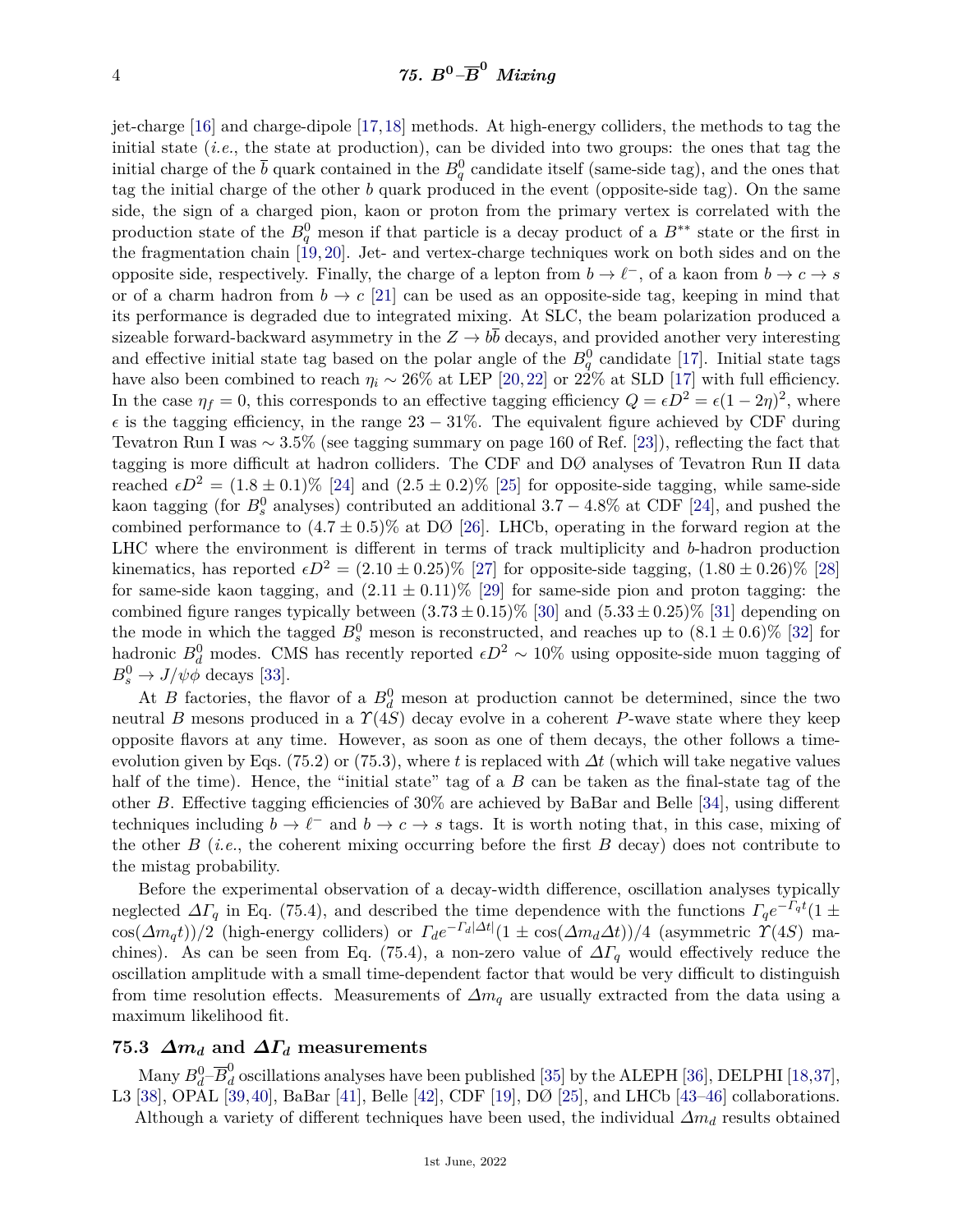at LEP and Tevatron have remarkably similar precision. Their average is compatible with the more precise measurements at the asymmetric *B* factories and the LHC. The systematic uncertainties are not negligible; they are often dominated by sample composition, mistag probability, or *b*-hadron lifetime contributions. Before being combined, the measurements are adjusted on the basis of a common set of input values, including the *b*-hadron lifetimes and fractions published in this *Review*. Some measurements are statistically correlated. Systematic correlations arise both from common physics sources (fragmentation fractions, lifetimes, branching ratios of *b* hadrons), and from purely experimental or algorithmic effects (efficiency, resolution, tagging, background description). Combining all measurements [\[18,](#page-10-16) [19,](#page-11-0) [25,](#page-11-6) [36–](#page-11-17)[46\]](#page-12-0) and accounting for all identified correlations yields  $\Delta m_d = 0.5065 \pm 0.0016(\text{stat}) \pm 0.0011(\text{syst})$  ps<sup>-1</sup> [\[8\]](#page-10-7), a result dominated by the latest LHCb measurement with  $B^0 \to D^{(*)-} \mu^+ \nu_{\mu} X$  decays [\[46\]](#page-12-0).

On the other hand, ARGUS and CLEO have published time-integrated measurements [\[47–](#page-12-1)[49\]](#page-12-2), which average to  $\chi_d = 0.182 \pm 0.015$ . Following Ref. [\[49\]](#page-12-2), the width difference  $\Delta \Gamma_d$  could in principle be extracted from the measured value of  $1/\Gamma_d$  and the above averages for  $\Delta m_d$  and  $\chi_d$ (see Eq. (75.5)), provided that  $\Delta \Gamma_d$  has a negligible impact on the  $\Delta m_d$  and  $1/\Gamma_d$  analyses that have assumed  $\Delta\Gamma_d = 0$ . However,  $\Delta\Gamma_d/\Gamma_d$  is too small and the knowledge of  $\chi_d$  too imprecise to provide useful sensitivity on  $\Delta \Gamma_d / \Gamma_d$ . Direct time-dependent studies published by DELPHI [\[18\]](#page-10-16), BaBar [\[50\]](#page-12-3), Belle [\[51\]](#page-12-4), LHCb [\[52\]](#page-12-5), ATLAS [\[53\]](#page-12-6) and CMS [\[54\]](#page-12-7) provide stronger constraints, which can be combined to yield [\[8\]](#page-10-7)

$$
\Delta\Gamma_d/\Gamma_d = +0.001 \pm 0.010\,. \tag{75.14}
$$

This determination is compatible both with zero and with the Standard Model prediction of  $(3.97\pm$  $(0.90) \times 10^{-3}$  [\[11\]](#page-10-9).

Assuming  $\Delta\Gamma_d = 0$  and no  $CP$  violation in mixing, and using the  $B_d^0$  lifetime average of  $1.519 \pm 0.004$  ps [\[8\]](#page-10-7), the  $\Delta m_d$  and  $\chi_d$  results are combined to yield the world average

$$
\Delta m_d = 0.5065 \pm 0.0019 \text{ ps}^{-1} \tag{75.15}
$$

or, equivalently,

$$
\chi_d = 0.1858 \pm 0.0011. \tag{75.16}
$$

This  $\Delta m_d$  value provides an estimate of  $2|M_{12}|$ , and can be used with Eq. (75.6) to extract  $|V_{td}|$ within the Standard Model [\[55\]](#page-12-8). The main experimental uncertainties on the result come from *m<sup>t</sup>* and *∆md*, but are still completely negligible with respect to the uncertainty due to the hadronic matrix element  $f_{B_d}\sqrt{B_{B_d}} = 225 \pm 9$  MeV [\[56\]](#page-12-9) obtained from three-flavor lattice QCD calculations.

# **75.4** *∆m<sup>s</sup>* **and** *∆Γ<sup>s</sup>* **measurements**

After many years of intense search at LEP and SLC,  $B_s^0$ - $\overline{B}_s^0$  oscillations were first observed in 2006 by CDF using 1 fb<sup>-1</sup> of Tevatron Run II data [\[24\]](#page-11-5). LHCb then observed  $B_s^0$ - $\overline{B}_s^0$  oscillations independently with  $B_s^0 \to D_s^- \pi^+$  [\[43,](#page-11-24)[57\]](#page-12-10),  $B_s^0 \to D_s^- \mu^+ \nu X$  [\[45\]](#page-11-25) and  $B_s^0 \to J/\psi K^+ K^-$  [\[30\]](#page-11-11) decays, using between 1 and 4*.*9 fb−<sup>1</sup> of data collected at the LHC until 2016. More recently measurements based on the full LHC Run 2 data have been published by CMS with  $B_s^0 \to J/\psi \phi$  decays [\[33\]](#page-11-14), and by LHCb with  $B_s^0 \to D_s^- \pi^+ \pi^- \pi^+$  [\[58\]](#page-12-11) and  $B_s^0 \to D_s^- \pi^+$  [\[59\]](#page-12-12) decays. Taking systematic correlations into account, the average [\[8\]](#page-10-7) of all published measurements of  $\Delta m_s$  [\[24,](#page-11-5) [30,](#page-11-11) [33,](#page-11-14) [43,](#page-11-24) [45,](#page-11-25) [57](#page-12-10)[–59\]](#page-12-12) is

$$
\Delta m_s = 17.765 \pm 0.004 \text{(stat)} \pm 0.004 \text{(syst)} \text{ ps}^{-1},\tag{75.17}
$$

with an impressive precision dominated by the most recent LHCb result (see Fig. 75.2).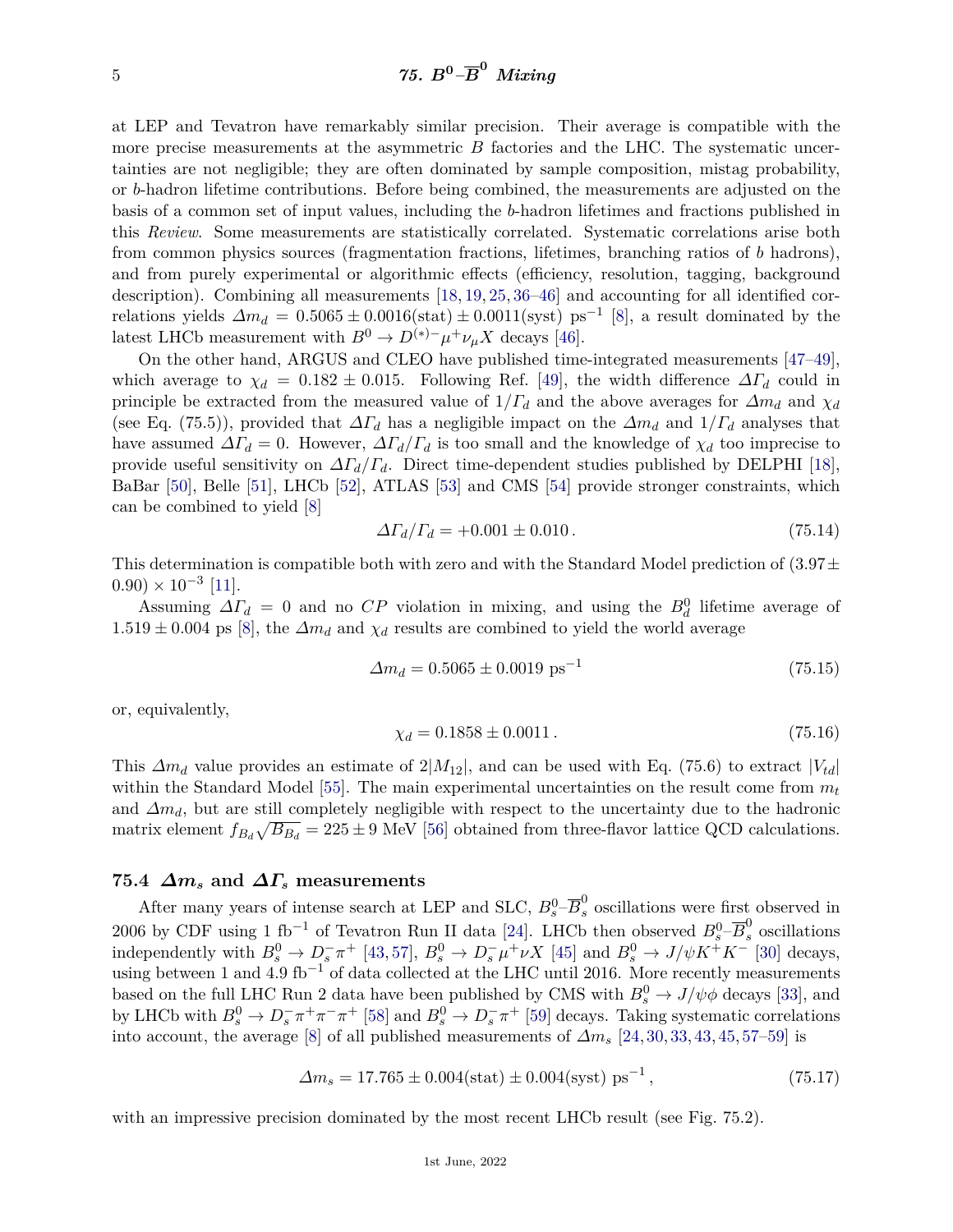

**Figure 75.2:** Proper time distribution of  $B_s^0 \to D_s^- \pi^+$  candidates tagged as unmixed (blue), tagged as mixed (red) or untagged (grey) in the LHCb experiment, displaying  $B_s^0$ - $\overline{B}_s^0$  oscillations (from Ref. [\[59\]](#page-12-12)).

The information on |*Vts*| obtained in the framework of the Standard Model is hampered by the hadronic uncertainty, as in the  $B_d^0$  case. However, several uncertainties cancel in the frequency ratio

$$
\frac{\Delta m_s}{\Delta m_d} = \frac{m_{Bs}}{m_{Ba}} \xi^2 \left| \frac{V_{ts}}{V_{td}} \right|^2, \qquad (75.18)
$$

where the SU(3) flavor-symmetry breaking factor  $\xi = (f_{B_s}\sqrt{B_{B_s}})/(f_{B_d}\sqrt{B_{B_d}})$  is obtained as 1.206 $\pm$ 0*.*017 from a combination of three-flavor lattice QCD calculations [\[56\]](#page-12-9) dominated by the results of Ref.  $[60]$ , or as  $1.2014_{-0.0072}^{+0.0065}$  from QCD sum rules  $[61]$ . Using the measurements of Eqs. (75.15) and (75.17), one can extract

$$
\left|\frac{V_{td}}{V_{ts}}\right| = \begin{cases} 0.2053 \pm 0.0004 \pm 0.0029 \text{ (lattice QCD)}\\ 0.2045 \pm 0.0004_{-0.0012}^{+0.0011} \text{ (QCD sum rules)} \end{cases},\tag{75.19}
$$

in good agreement with (but much more precise than) the value obtained from the ratio of the  $b \rightarrow d\gamma$  and  $b \rightarrow s\gamma$  transition rates observed at the *B* factories [\[55\]](#page-12-8).

The CKM matrix can be constrained using experimental results on observables such as *∆md*,  $\Delta m_s$ ,  $|V_{ub}/V_{cb}|$ ,  $\epsilon_K$ , and  $\sin(2\beta)$  together with theoretical inputs and unitarity conditions [\[55,](#page-12-8)[62,](#page-12-15)[63\]](#page-12-16). The constraint from our knowledge on the ratio *∆ms/∆m<sup>d</sup>* is more effective in limiting the position of the apex of the CKM unitarity triangle than the one obtained from the *∆m<sup>d</sup>* measurements alone, due to the reduced hadronic uncertainty in Eq. (75.18). We also note that the measured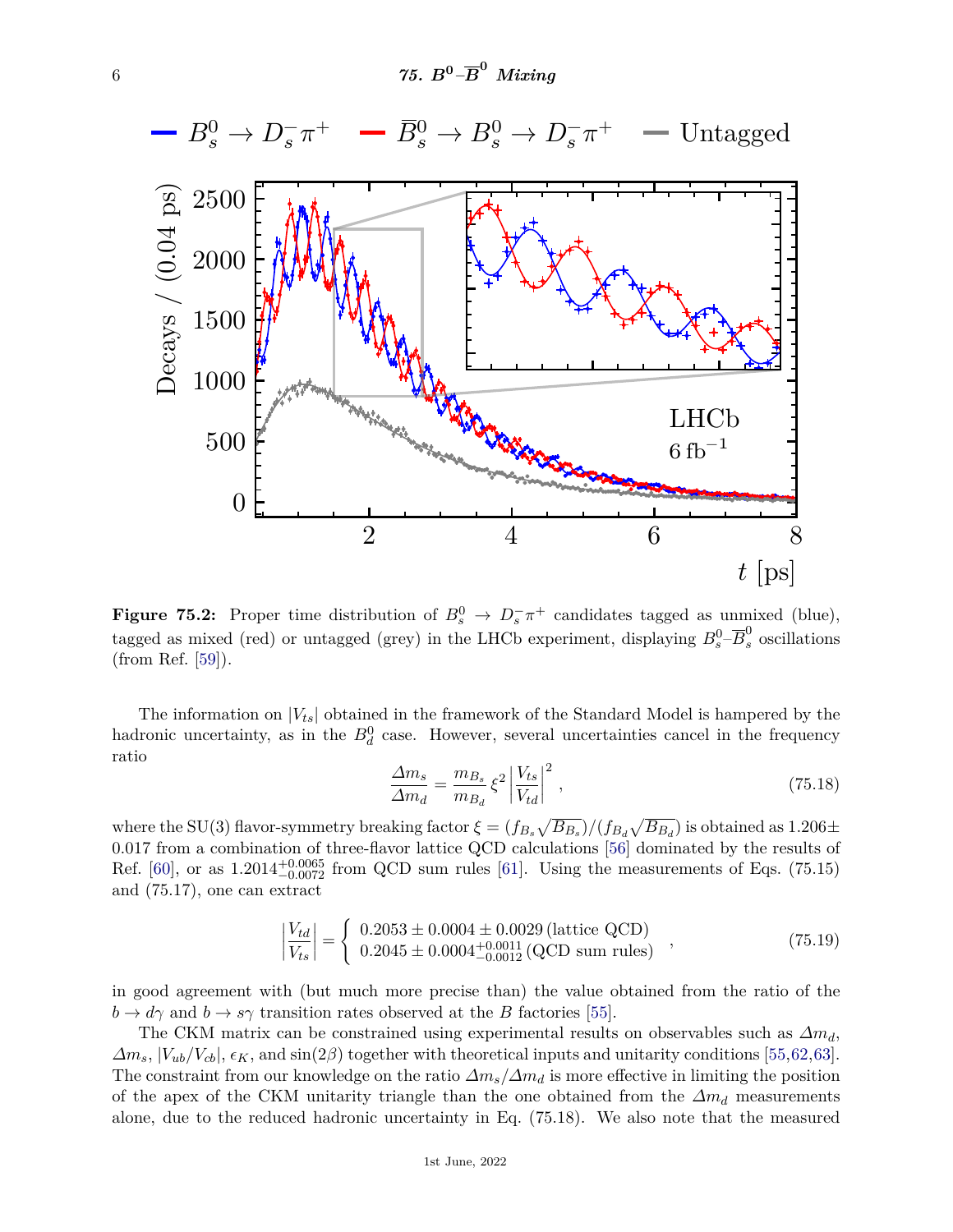value of *∆m<sup>s</sup>* is consistent with the Standard Model prediction obtained from CKM fits where no experimental information on  $\Delta m_s$  is used, *e.g.*, 17.25  $\pm$  0.85 ps<sup>-1</sup> [\[62\]](#page-12-15) or 16.54  $^{+0.50}_{-0.30}$  ps<sup>-1</sup> [\[63\]](#page-12-16).

Information on  $\Delta\Gamma_s$  can be obtained from the study of the proper time distribution of untagged  $B_s^0$  samples [\[64\]](#page-12-17). In the case of an inclusive  $B_s^0$  selection [\[65\]](#page-12-18), or a flavor-specific (semileptonic or hadronic)  $B_s^0$  decay selection [\[22,](#page-11-3) [66](#page-12-19)[–68\]](#page-12-20), both the short- and long-lived components are present, and the proper time distribution is a superposition of two exponentials with decay constants *Γ*L*,*<sup>H</sup> =  $\Gamma_s \pm \Delta \Gamma_s/2$ . In principle, this provides sensitivity to both  $\Gamma_s$  and  $(\Delta \Gamma_s/\Gamma_s)^2$ . Ignoring  $\Delta \Gamma_s$  and fitting for a single exponential leads to an estimate of 1*/Γ<sup>s</sup>* (called effective lifetime) with a relative bias proportional to  $(\Delta \Gamma_s/\Gamma_s)^2$ . An alternative approach, sensitive to first order in  $\Delta \Gamma_s/\Gamma_s$ , is to determine the effective lifetime of untagged  $B_s^0$  decays to pure  $\mathbb{CP}$  eigenstates; measurements  $\text{exist for } B_s^0 \to D_s^+ D_s^- \text{ [67]}, B_s^0 \to K^+ K^- \text{ [68, 69]}, B_s^0 \to J/\psi \eta \text{ [70]}, B_s^0 \to J/\psi f_0(980) \text{ [71]},$  $\text{exist for } B_s^0 \to D_s^+ D_s^- \text{ [67]}, B_s^0 \to K^+ K^- \text{ [68, 69]}, B_s^0 \to J/\psi \eta \text{ [70]}, B_s^0 \to J/\psi f_0(980) \text{ [71]},$  $\text{exist for } B_s^0 \to D_s^+ D_s^- \text{ [67]}, B_s^0 \to K^+ K^- \text{ [68, 69]}, B_s^0 \to J/\psi \eta \text{ [70]}, B_s^0 \to J/\psi f_0(980) \text{ [71]},$  $\text{exist for } B_s^0 \to D_s^+ D_s^- \text{ [67]}, B_s^0 \to K^+ K^- \text{ [68, 69]}, B_s^0 \to J/\psi \eta \text{ [70]}, B_s^0 \to J/\psi f_0(980) \text{ [71]},$  $\text{exist for } B_s^0 \to D_s^+ D_s^- \text{ [67]}, B_s^0 \to K^+ K^- \text{ [68, 69]}, B_s^0 \to J/\psi \eta \text{ [70]}, B_s^0 \to J/\psi f_0(980) \text{ [71]},$  $\text{exist for } B_s^0 \to D_s^+ D_s^- \text{ [67]}, B_s^0 \to K^+ K^- \text{ [68, 69]}, B_s^0 \to J/\psi \eta \text{ [70]}, B_s^0 \to J/\psi f_0(980) \text{ [71]},$  $\text{exist for } B_s^0 \to D_s^+ D_s^- \text{ [67]}, B_s^0 \to K^+ K^- \text{ [68, 69]}, B_s^0 \to J/\psi \eta \text{ [70]}, B_s^0 \to J/\psi f_0(980) \text{ [71]},$  $\text{exist for } B_s^0 \to D_s^+ D_s^- \text{ [67]}, B_s^0 \to K^+ K^- \text{ [68, 69]}, B_s^0 \to J/\psi \eta \text{ [70]}, B_s^0 \to J/\psi f_0(980) \text{ [71]},$  $\text{exist for } B_s^0 \to D_s^+ D_s^- \text{ [67]}, B_s^0 \to K^+ K^- \text{ [68, 69]}, B_s^0 \to J/\psi \eta \text{ [70]}, B_s^0 \to J/\psi f_0(980) \text{ [71]},$  $\text{exist for } B_s^0 \to D_s^+ D_s^- \text{ [67]}, B_s^0 \to K^+ K^- \text{ [68, 69]}, B_s^0 \to J/\psi \eta \text{ [70]}, B_s^0 \to J/\psi f_0(980) \text{ [71]},$  $\text{exist for } B_s^0 \to D_s^+ D_s^- \text{ [67]}, B_s^0 \to K^+ K^- \text{ [68, 69]}, B_s^0 \to J/\psi \eta \text{ [70]}, B_s^0 \to J/\psi f_0(980) \text{ [71]},$  $B_s^0 \to J/\psi \pi^+ \pi^-$  [\[54,](#page-12-7) [72,](#page-12-25) [73\]](#page-12-26),  $B_s^0 \to J/\psi K_S^0$  [\[74\]](#page-13-0), and  $B_s^0 \to \mu^+ \mu^-$  [\[75\]](#page-13-1). The extraction of  $1/\Gamma_s$  and *∆Γ<sup>s</sup>* from such measurements, discussed in detail in Ref. [\[76\]](#page-13-2), requires additional information in the form of theoretical assumptions or external inputs on weak phases and hadronic parameters. In what follows, we only use the effective lifetimes of decays to  $CP$ -even  $(D_s^+ D_s^-, J/\psi \eta)$  and  $CP$ -odd  $(J/\psi f_0(980), J/\psi \pi^+ \pi^-)$  final states where *CP* conservation can be assumed.

The best sensitivity to  $1/\Gamma_s$  and  $\Delta\Gamma_s$  is achieved by the time-dependent measurements of the  $B_s^0 \to J/\psi K^+ K^-$  (including  $B_s^0 \to J/\psi \phi$ ) and  $B_s^0 \to \psi(2S)\phi$  decay rates performed at CDF [\[77\]](#page-13-3), DØ [\[78\]](#page-13-4), ATLAS [\[79\]](#page-13-5), CMS [\[33,](#page-11-14) [80\]](#page-13-6) and LHCb [\[30,](#page-11-11) [81](#page-13-7)[–83\]](#page-13-8), where the *CP*-even and *CP*-odd amplitudes are separated statistically through a full angular analysis. The LHCb collaboration analyzes the  $B_s^0 \to J/\psi K^+ K^-$  decay considering that the  $K^+ K^-$  system can be in a P-wave or S-wave state, and measures the dependence of the strong phase difference between the P-wave and S-wave amplitudes as a function of the  $K^+K^-$  invariant mass [\[30,](#page-11-11)[84\]](#page-13-9); this allows the unambiguous determination of the sign of  $\Delta\Gamma_s$ , which is found to be positive. All these studies use both untagged and tagged  $B_s^0$  candidates and are optimized for the measurement of the phase  $\phi_s^{c\bar{c}s}$  that describes *CP* violation in the interference between  $B_s^0$ - $\overline{B}_s^0$  mixing and decay in  $b \to c\overline{c}s$  transitions. The published  $B_s^0 \to J/\psi K^+K^-$ ,  $J/\psi\phi$  and  $\psi(2S)\phi$  analyses [\[30,](#page-11-11) [33,](#page-11-14) [77–](#page-13-3)[83\]](#page-13-8) are combined in a multidimensional fit including all measured parameters and their correlations. To account for a tension in the time and angular parameters, scale factors are applied on the combined uncertainty of each parameter where a discrepancy arise. For example, the scale factors on the uncertainties of  $\Delta\Gamma_s$ ,  $\Gamma_s$  and  $\phi_s^{c\bar{c}s}$  are 1.72, 2.56 and 1.00, respectively. The averages are then further refined by applying constraints from the effective lifetime measurements with flavor-specific [\[22,](#page-11-3) [66–](#page-12-19)[68\]](#page-12-20) and pure *CP* [\[54,](#page-12-7) [67,](#page-12-21) [70–](#page-12-23)[73\]](#page-12-26) final states, to yield

$$
\Delta\Gamma_s = +0.084 \pm 0.005 \text{ ps}^{-1} \text{ and } 1/\Gamma_s = 1.520 \pm 0.005 \text{ ps},\tag{75.20}
$$

or, equivalently,

$$
1/\Gamma_{\text{L}} = 1.429 \pm 0.007 \text{ ps} \text{ and } 1/\Gamma_{\text{H}} = 1.624 \pm 0.009 \text{ ps},
$$
 (75.21)

in good agreement with the Standard Model prediction  $\Delta\Gamma_s = +0.091 \pm 0.013$  ps<sup>-1</sup> [\[9\]](#page-10-8).

Estimates of  $\Delta\Gamma_s/\Gamma_s$  obtained from measurements of the  $B_s^0 \to D_s^{(*)+} D_s^{(*)-}$  branching fractions are not included in the average, since they are based on the questionable [\[7\]](#page-10-6) assumption that these decays account for all *CP*-even final states.

## **75.5 Average** *b***-hadron mixing probability and** *b***-hadron production fractions at high energy**

Mixing measurements can significantly improve our knowledge on the fractions  $f_u$ ,  $f_d$ ,  $f_s$ , and  $f_{\text{baryon}}$ , defined as the fractions of  $B_u$ ,  $B_d^0$ ,  $B_s^0$ , and *b*-baryons in an unbiased sample of weaklydecaying *b* hadrons produced in high-energy collisions. Indeed, time-integrated mixing analyses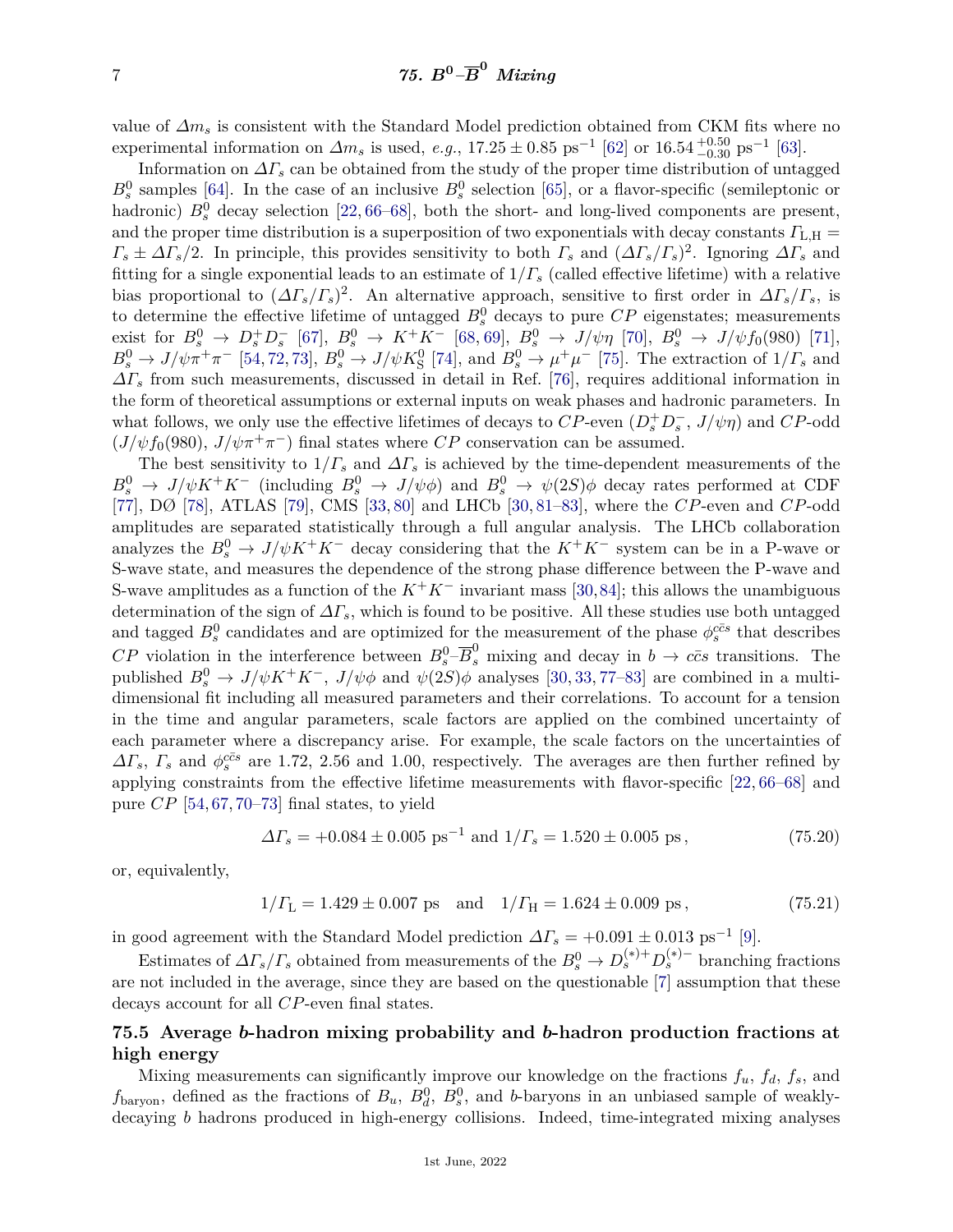|                   |                   | Z decays [96] Tevatron [96] LHC $(\sqrt{s})$ [97,98]          |                            |
|-------------------|-------------------|---------------------------------------------------------------|----------------------------|
| $\overline{\chi}$ |                   | $0.1259 \pm 0.0042$ $0.147 \pm 0.011$                         |                            |
|                   |                   | $f_u = f_d$ 0.408 $\pm$ 0.007 0.344 $\pm$ 0.021               |                            |
| $f_s$             |                   | $0.100 \pm 0.008 \quad 0.115 \pm 0.013$                       |                            |
| $f_{\rm baryon}$  | $0.084 \pm 0.011$ | $0.198 \pm 0.046$                                             |                            |
| $f_s/f_d$         |                   | $0.246 \pm 0.023$ $0.333 \pm 0.040$ $0.239 \pm 0.007$ (7 TeV) |                            |
|                   |                   |                                                               | $0.239 \pm 0.008$ (8 TeV)  |
|                   |                   |                                                               | $0.254 \pm 0.008$ (13 TeV) |

**Table 75.1:**  $\overline{\chi}$  and *b*-hadron fractions (see text).

using lepton pairs from  $b\bar{b}$  events at high energy measure the quantity

$$
\overline{\chi} = f'_d \chi_d + f'_s \chi_s \,,\tag{75.22}
$$

where  $f'_{q}(q = s, d)$  is the  $B_q^0$  fraction in a sample of semileptonic *b*-hadron decays. Assuming that all *b* hadrons have the same semileptonic decay width implies  $f'_q = f_q/(F_q \tau_b)$ , where  $\tau_b$  is the average *b*hadron lifetime. Hence  $\bar{\chi}$  measurements performed at LEP [\[85\]](#page-13-13) and Tevatron [\[86,](#page-13-14)[87\]](#page-13-15), together with *χ*<sup>*d*</sup> given in Eq. (75.16) and the very good approximation  $\chi_s = 1/2$  (in fact  $\chi_s = 0.499312 \pm 0.000004$ from Eqs. (75.5), (75.17) and (75.20)), provide constraints on  $f_d$  and  $f_s$ .

The LEP experiments have measured  $\mathcal{B}(\bar{b} \to B_s^0) \times \mathcal{B}(B_s^0 \to D_s^- \ell^+ \nu_\ell X)$  [\[88\]](#page-13-16),  $\mathcal{B}(b \to \Lambda_b^0) \times$  $\mathcal{B}(A_b^0 \to A_c^+ \ell^- \overline{\nu}_\ell X)$  [\[89\]](#page-13-17), and  $\mathcal{B}(b \to \Xi_b^-)$  $\mathcal{B}(E_b^- \to \mathcal{E}^- \ell^- \overline{\nu}_\ell X)$  [\[90\]](#page-13-18) from partially reconstructed final states including a lepton,  $f_{\text{baryon}}$  from protons identified in *b* events [\[91\]](#page-13-19), and the production rate of charged *b* hadrons [\[92\]](#page-13-20). The *b*-hadron fraction ratios measured at CDF are based on double semileptonic  $K^*\mu\mu$  and  $\phi\mu\mu$  final states [\[93\]](#page-13-21) and lepton-charm final states [\[94\]](#page-13-22); in addition CDF and DØ have both measured strange *b*-baryon production [\[95\]](#page-13-23). A combination of the available information from LEP and Tevatron yields, under the constraints  $f_u = f_d$ ,  $f_u + f_d + f_s + f_{\text{baryon}} = 1$ and Eq. (75.22), the averages of the first two columns of Table 75.1.

Fraction ratios have been studied by LHCb using fully reconstructed hadronic  $B_s^0$  and  $B_d^0$  decays as well as semileptonic decays of  $\Lambda_b^0$ ,  $B_s^0$ ,  $B_d^0$  and  $B_u$  (see [\[97\]](#page-13-11) and references therein). ATLAS has measured  $f_s/f_d$  using  $B_s^0 \to J/\psi \phi$  and  $B^0 \to J/\psi K^{*0}$  decays [\[98\]](#page-13-12). Both CDF and LHCb observe that the ratio  $f_{A_k^0}/(f_u + f_d)$  decreases with the transverse momentum of the lepton+charm system, indicating that the *b*-hadron fractions are not the same in different environments. LHCb also observes that  $f_s/(f_u + f_d)$  decreases with transverse momentum. The third column of Table 75.1 displays the LHC measurements of  $f_s/f_u = f_s/f_d$ , which increase slowly with centre-of-mass energy. The  $B_c^+$  fraction has been measured for the first time by LHCb to be  $(0.26 \pm 0.06)\%$  [\[99\]](#page-13-24).

#### **75.6** *CP* **-violation studies**

Evidence for  $CP$  violation in  $B_q^0$ – $\overline{B}_q^0$  mixing has been searched for, both with flavor-specific and inclusive  $B_q^0$  decays, in samples where the initial flavor state is tagged, usually with a lepton from the other *b*-hadron in the event. In the case of semileptonic (or other flavor-specific) decays, where the final-state tag is also available, the following asymmetry [\[2\]](#page-10-1)

$$
\mathcal{A}_{\rm SL}^q = \frac{N(\overline{B}_q^0(t) \to \ell^+ \nu_\ell X) - N(B_q^0(t) \to \ell^- \overline{\nu}_\ell X)}{N(\overline{B}_q^0(t) \to \ell^+ \nu_\ell X) + N(B_q^0(t) \to \ell^- \overline{\nu}_\ell X)} \simeq 1 - |q/p|_q^2 \tag{75.23}
$$

has been measured either in time-integrated analyses at CLEO [\[49,](#page-12-2) [100\]](#page-13-25), BaBar [\[101\]](#page-14-0), CDF [\[102\]](#page-14-1), DØ [\[103](#page-14-2)[–105\]](#page-14-3) and LHCb [\[106\]](#page-14-4), or in time-dependent analyses at LEP [\[40,](#page-11-21)[107\]](#page-14-5), BaBar [\[50,](#page-12-3)[108\]](#page-14-6) and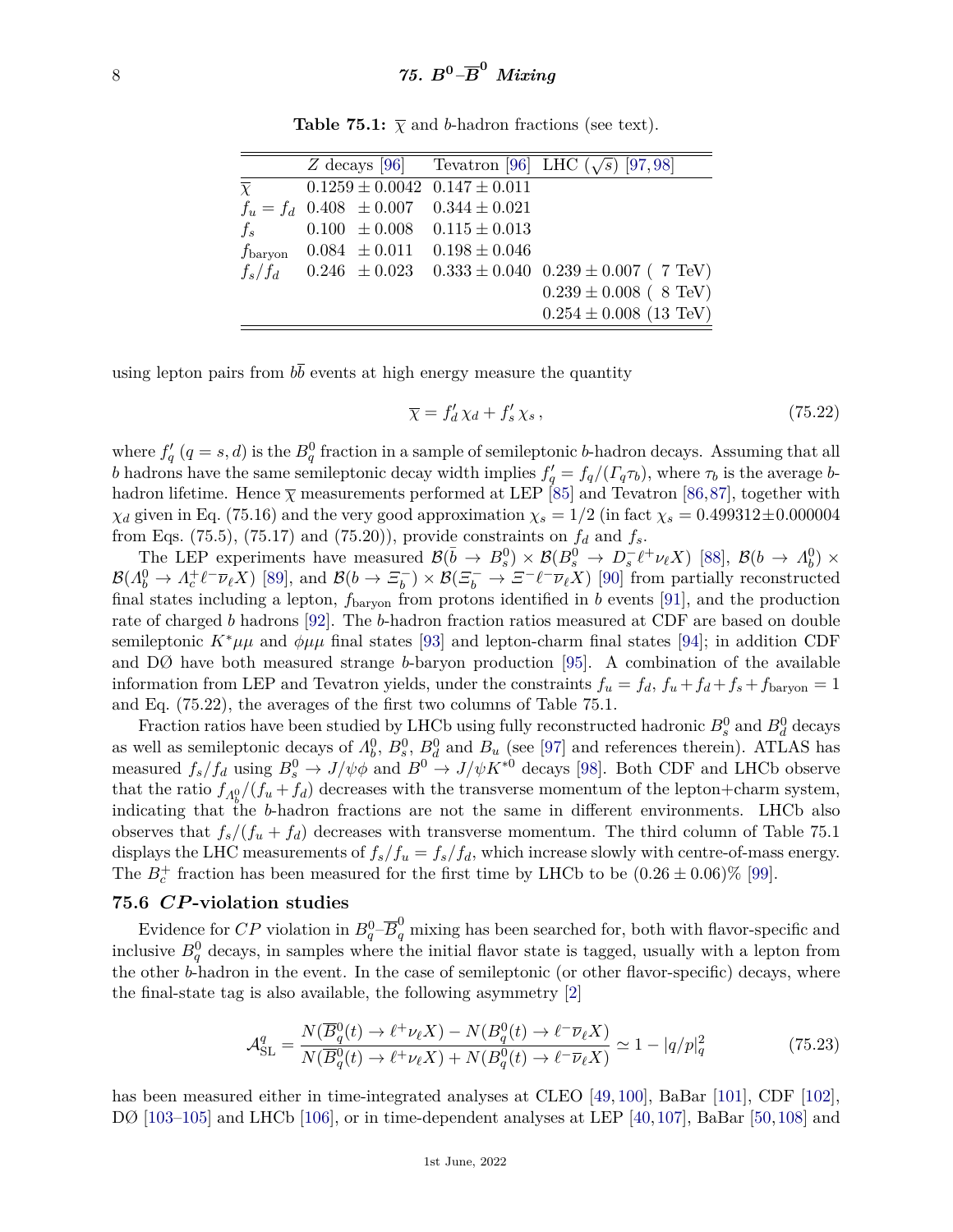Belle [\[109\]](#page-14-7). In the inclusive case, also investigated at LEP [\[107,](#page-14-5)[110\]](#page-14-8), no final-state tag is used, and the asymmetry [\[111\]](#page-14-9)

$$
\frac{N(\overline{B}_q^0(t) \to \text{all}) - N(B_q^0(t) \to \text{all})}{N(\overline{B}_q^0(t) \to \text{all}) + N(B_q^0(t) \to \text{all})}
$$
\n
$$
\simeq \mathcal{A}_{\text{SL}}^q \left[ \sin^2 \left( \frac{\Delta m_q t}{2} \right) - \frac{x_q}{2} \sin(\Delta m_q t) \right]
$$
\n(75.24)

must be measured as a function of the proper time to extract information on *CP* violation. In addition LHCb has studied the time dependence of the charge asymmetry of  $B^0 \to D^{(*)-} \mu^+ \nu_\mu X$ decays without tagging the initial state [\[112\]](#page-14-10), which would be equal to

$$
\frac{N(D^{(*)-}\mu^+\nu_{\mu}X) - N(D^{(*)+}\mu^-\bar{\nu}_{\mu}X)}{N(D^{(*)-}\mu^+\nu_{\mu}X) + N(D^{(*)+}\mu^-\bar{\nu}_{\mu}X)} = \mathcal{A}_{\rm SL}^d \frac{1 - \cos(\Delta m_d t)}{2}
$$
\n(75.25)

in absence of detection and production asymmetries.

The DØ collaboration measured a like-sign dimuon charge asymmetry in semileptonic *b* decays that deviates by  $2.8\,\sigma$  from the tiny Standard Model prediction and concluded, from a more refined analysis in bins of muon impact parameters, that the overall discrepancy is at the level of  $3.6\,\sigma$ [\[103\]](#page-14-2). In all other cases, asymmetries compatible with zero (and the Standard Model [\[10,](#page-10-17) [11\]](#page-10-9)) have been found, with a precision limited by the available statistics. Several of the analyses at high energy don't disentangle the  $B_d^0$  and  $B_s^0$  contributions, and either quote a mean asymmetry or a measurement of  $\mathcal{A}_{SL}^d$  assuming  $\mathcal{A}_{SL}^s = 0$ : we no longer include these in the average. An exception is the dimuon DØ analysis [\[103\]](#page-14-2), which separates the two contributions by exploiting their dependence on the muon impact parameter cut. The resulting measurements of  $\mathcal{A}^d_{\rm SL}$  and  $\mathcal{A}^s_{\rm SL}$ are then both compatible with the Standard Model. They are also correlated. We therefore perform a two-dimensional average of the measurements of Refs. [\[49,](#page-12-2)[50,](#page-12-3)[100,](#page-13-25)[101,](#page-14-0)[103–](#page-14-2)[106,](#page-14-4)[108,](#page-14-6)[109,](#page-14-7)[112\]](#page-14-10) and obtain [\[8\]](#page-10-7)

$$
\mathcal{A}_{\rm SL}^d = -0.0021 \pm 0.0017 \Leftrightarrow |q/p|_d = 1.0010 \pm 0.0008 \,,\tag{75.26}
$$

$$
\mathcal{A}_{\rm SL}^s = -0.0006 \pm 0.0028 \Leftrightarrow |q/p|_s = 1.0003 \pm 0.0014, \qquad (75.27)
$$

with a correlation coefficient of  $-0.054$  between  $\mathcal{A}^d_{SL}$  and  $\mathcal{A}^s_{SL}$ . These results show no evidence of CP violation and are compatible with the very small Standard Model predictions,  $\mathcal{A}_{\text{SL}}^{d,\text{SM}}=$  $-(4.73 \pm 0.42) \times 10^{-4}$  and  $\mathcal{A}_{SL}^{s,SM} = +(2.06 \pm 0.18) \times 10^{-5}$  [\[9\]](#page-10-8), but have insufficient precision yet to constrain the Standard Model.

*CP* violation induced by  $B_s^0$ - $\overline{B}_s^0$  mixing in  $b \to c\bar{c}s$  decays, which is controlled by the small weak phase  $\phi_s^{\overline{c}}$ , has been a field of very active study in the past decade. In addition to the previously mentioned  $B_s^0 \to J/\psi K^+ K^-$  (including  $B_s^0 \to J/\psi \phi$ ) and  $B_s^0 \to \psi(2S)\phi$  studies, the decay modes  $B_s^0 \to J/\psi \pi^+ \pi^-$  (including  $B_s^0 \to J/\psi f_0(980)$ ) [\[73,](#page-12-26) [113\]](#page-14-11) and  $B_s^0 \to D_s^+ D_s^-$  [\[31\]](#page-11-12) have also been analyzed by LHCb to measure  $\phi_s^{\overline{c}\overline{s}}$ , without the need for an angular analysis. The  $J/\psi \pi^+ \pi^-$  final state has been shown indeed to be (very close to) a pure *CP*-odd state [\[114\]](#page-14-12). In the  $B_s^0 \to J/\psi \phi$  and  $B_s^0 \to J/\psi K^+ K^-$  analyses,  $\phi_s^{c\bar{c}s}$  is obtained together with several other observables, including  $\Delta\Gamma_s$ ,  $\Gamma_s$ , the longitudinal and perpendicular  $\phi$  polarisation amplitudes, the S-wave amplitude, and strong phases. In order to account for all correlations, the full sets of measurements provided by the different analyses are combined in a multi-dimensional fit [\[8\]](#page-10-7) of which  $\phi_s^{c\bar{c}s}$  is just one of the free parameters. As already mentioned the  $B_s^0 \to J/\psi \phi$  analyses of ATLAS, CMS and LHCb show a poor overall compatibility, mostly in the lifetime and angular parameters, corresponding approximately 3 standard deviations. Therefore, scale factors are applied on the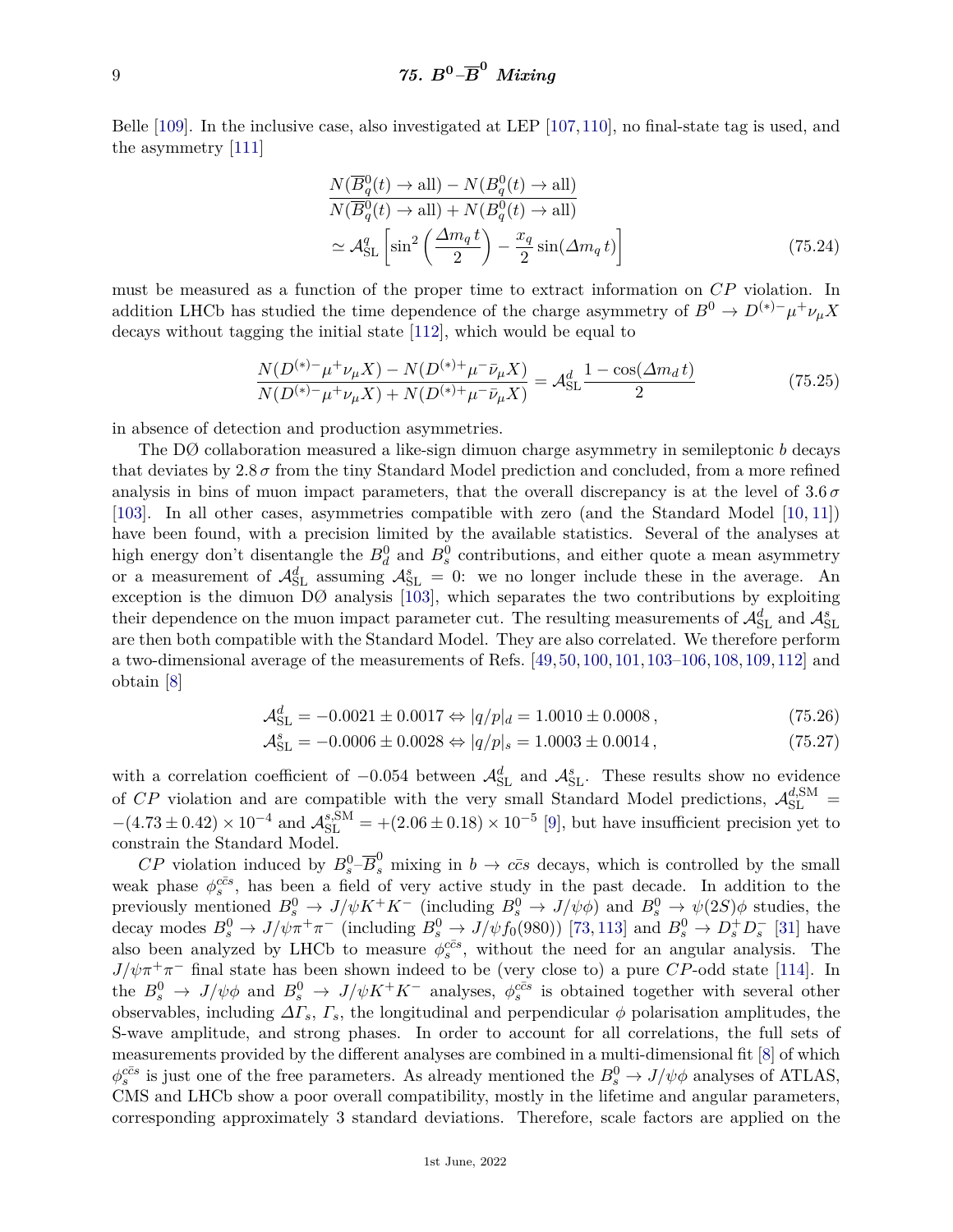

**Figure 75.3:** 68% CL contours in the  $(\phi_s^{c\bar{c}s}, \Delta\Gamma_s)$  plane, showing all measurements from CDF [\[77\]](#page-13-3), DØ [\[78\]](#page-13-4), ATLAS [\[79\]](#page-13-5), CMS [\[33,](#page-11-14)[80\]](#page-13-6) and LHCb [\[30,](#page-11-11)[31,](#page-11-12)[73,](#page-12-26)[81–](#page-13-7)[83,](#page-13-8)[113\]](#page-14-11). Their average [\[8\]](#page-10-7) is represented as the black ellipse, where the combined uncertainty on  $\Delta\Gamma_s$  has been multiplied by 1.78. The very thin white rectangle represents the Standard Model predictions of  $\phi_s^{c\bar{c}s}$  [\[63\]](#page-12-16) and  $\Delta\Gamma_s$  [\[9\]](#page-10-8).

combined uncertainty of each parameter where a discrepancy arises. For the parameters already in agreement, such as  $\phi_s^{c\bar{c}s}$ , no scale factor is applied. The combined result based on all published analyses [\[30,](#page-11-11) [31,](#page-11-12) [33,](#page-11-14) [73,](#page-12-26) [77–](#page-13-3)[83,](#page-13-8) [113\]](#page-14-11) is

$$
\phi_s^{c\bar{c}s} = -0.049 \pm 0.019. \tag{75.28}
$$

A two-dimensional projection of the overall situation in the  $(\phi_s^{c\bar{c}s}, \Delta\Gamma_s)$  plane is shown in Fig. 75.3.

The experimental determination of  $\phi_s^{c\bar{c}s}$  is still statistically limited. It is consistent with the Standard Model prediction, which is equal to  $-2\beta_s = -2 \arg(-(V_{ts} V_{tb}^*)/(V_{cs} V_{cb}^*)) = -0.0368_{-0.0009}^{+0.0006}$ [\[63\]](#page-12-16) assuming negligible Penguin pollution.

#### **75.7 Summary**

 $B^0-\overline{B}^0$  mixing has been and still is a field of intense study. The mass differences in the  $B_d^0-\overline{B}_d^0$ *d* and  $B_s^0$ - $\overline{B}_s^0$  $\frac{6}{s}$  systems are known to relative precisions of 0.38% and 0.03%, respectively. The nonzero decay width difference in the  $B_s^0$ - $\overline{B}_s^0$ *s* system is well established, with a relative difference of  $\Delta \Gamma_s / \Gamma_s = (12.8 \pm 0.7)\%$ , meaning that the heavy state of the  $B_s^0 - \overline{B}_s^0$ s system lives ∼ 14% longer than the light state. In contrast, the relative decay width difference in the  $B_d^0$ - $\overline{B}_d^0$ *d* system,  $\Delta\Gamma_d/\Gamma_d = (0.1 \pm 1.0)\%$ , is still consistent with zero. *CP* violation in  $B_d^0$ – $\overline{B}_d^0$  or  $B_s^0$ – $\overline{B}_s^0$  mixing has not been observed yet, with precisions on the semileptonic asymmetries below 0.3%. *CP* violation induced by  $B_s^0$ - $\overline{B}_s^0$  mixing in  $b \to c\bar{c}s$  transitions has not yet been observed either, with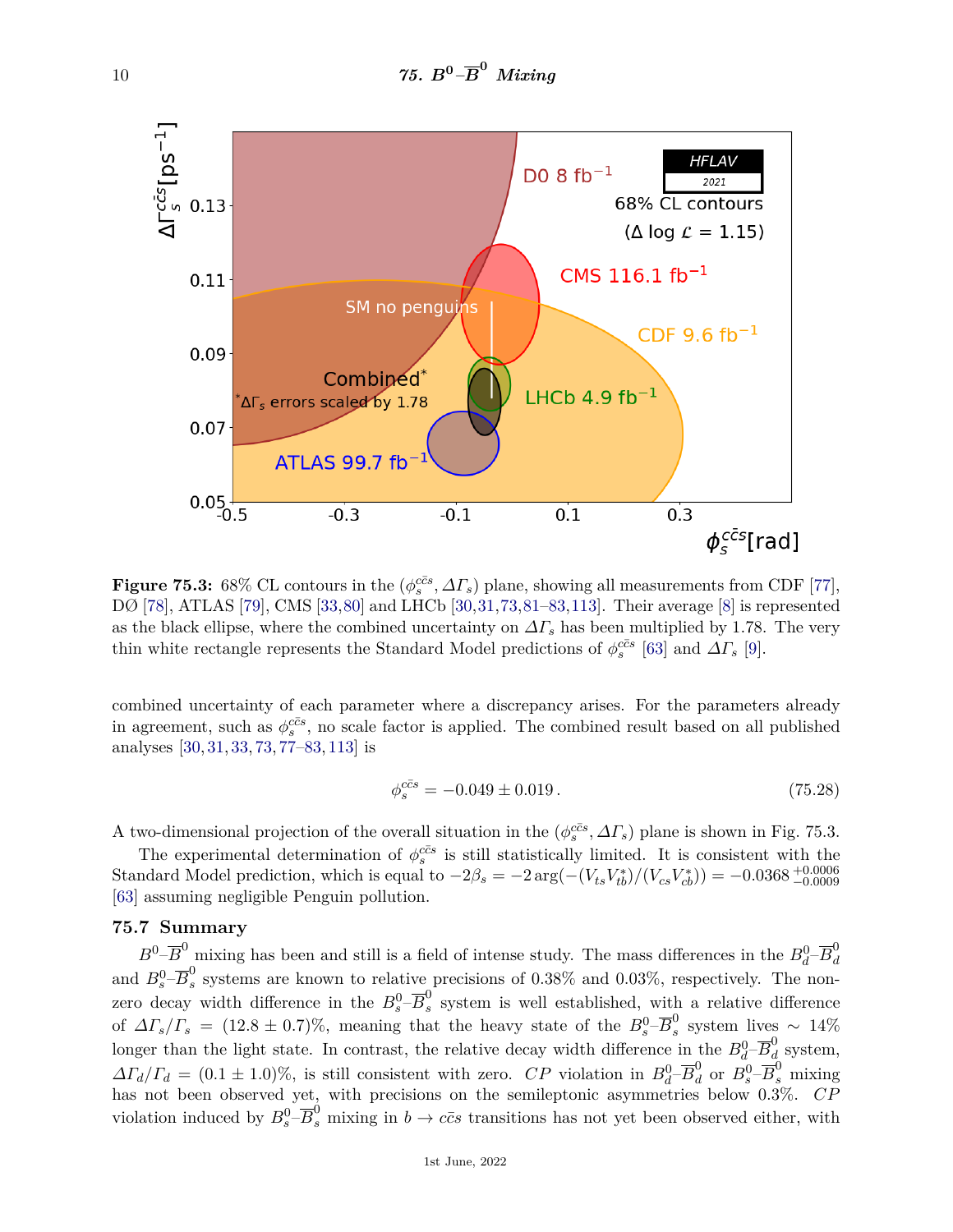an uncertainty on the  $\phi_s^{c\bar{c}s}$  phase of 19 mrad. All observations so far remain consistent with the Standard Model expectations.

However, the measurements where New Physics might show up are still statistically limited. More results are awaited from the LHC experiments and Belle II, with promising prospects for the investigation of the *CP*-violating phase  $\arg(-M_{12}/\Gamma_{12})$  and an improved determination of  $\phi_s^{c\bar{c}s}$ .

Mixing studies have clearly reached the stage of precision measurements, where much effort is needed, both on the experimental and theoretical sides, in particular to further reduce the hadronic uncertainties of lattice QCD calculations. In the long term, a stringent check of the consistency of the  $B_d^0$  and  $B_s^0$  mixing amplitudes (magnitudes and phases) with all other measured flavor-physics observables will be possible within the Standard Model, leading to very tight limits on (or otherwise a long-awaited surprise about) New Physics.

#### <span id="page-10-0"></span>*References*

- [1] T. D. Lee and C. S. Wu, [Ann. Rev. Nucl. Part. Sci.](http://doi.org/10.1146/annurev.ns.16.120166.002455) **16**[, 511](http://doi.org/10.1146/annurev.ns.16.120166.002455) (1966); I. I. Bigi and A. I. Sanda, [Camb. Monogr. Part. Phys. Nucl. Phys. Cosmol.](http://doi.org/10.1017/CBO9780511581014) **9**[, 1](http://doi.org/10.1017/CBO9780511581014) (2009), second edition, first published in 2000; G. C. Branco, L. Lavoura and J. P. Silva, Int. Ser. Monogr. Phys. **103**, 1 (1999).
- <span id="page-10-1"></span>[2] See the review on *CP* violation in the quark sector by T. Gershon and Y. Nir in this publication.
- <span id="page-10-2"></span>[3] A. J. Buras, W. Slominski and H. Steger, [Nucl. Phys.](http://doi.org/10.1016/0550-3213(84)90437-1) **[B245](http://doi.org/10.1016/0550-3213(84)90437-1)**, 369 (1984).
- <span id="page-10-3"></span>[4] T. Inami and C. S. Lim, [Prog. Theor. Phys.](http://doi.org/10.1143/PTP.65.297) **65**[, 297](http://doi.org/10.1143/PTP.65.297) (1981), erratum *ibid.* **65**[, 1772](https://doi.org/10.1143/PTP.65.1772) (1981); for the power-like approximation, see A. J. Buras and R. Fleischer, page 91 in "Heavy Flavours II," eds. A. J. Buras and M. Lindner, Singapore World Scientific (1998).
- <span id="page-10-4"></span>[5] M. Kobayashi and T. Maskawa, [Prog. Theor. Phys.](http://doi.org/10.1143/PTP.49.652) **49**[, 652](http://doi.org/10.1143/PTP.49.652) (1973).
- <span id="page-10-5"></span>[6] I. I. Bigi *et al.*, in "*CP* violation," ed. C. Jarlskog, Singapore World Scientific (1989).
- <span id="page-10-6"></span>[7] A. Lenz and U. Nierste (2011), [\[arXiv:1102.4274\];](https://arxiv.org/abs/1102.4274) A. Lenz and U. Nierste, [JHEP](http://doi.org/10.1088/1126-6708/2007/06/072) **06**[, 072](http://doi.org/10.1088/1126-6708/2007/06/072) (2007), [\[hep-ph/0612167\].](https://arxiv.org/abs/hep-ph/0612167)
- <span id="page-10-7"></span>[8] Y. S. Amhis *et al.* (HFLAV), [Eur. Phys. J.](http://doi.org/10.1140/epjc/s10052-020-8156-7) **C81**[, 226](http://doi.org/10.1140/epjc/s10052-020-8156-7) (2021), [\[arXiv:1909.12524\];](https://arxiv.org/abs/1909.12524) the combined results on *b*-hadron lifetimes and mixing parameters published in this *Review* have been obtained by the *B* lifetimes and oscillations sub-group of the Heavy Flavor Averaging (HFLAV) group in March 2022 as updates of the averages published in Chapter 4 of the above paper; for more information, see [https://hflav.web.cern.ch/.](https://hflav.web.cern.ch/)
- <span id="page-10-8"></span>[9] A. Lenz and G. Tetlalmatzi-Xolocotzi, [JHEP](http://doi.org/10.1007/JHEP07(2020)177) **07**[, 177](http://doi.org/10.1007/JHEP07(2020)177) (2020), [\[arXiv:1912.07621\].](https://arxiv.org/abs/1912.07621)
- <span id="page-10-17"></span>[10] T. Jubb *et al.*, [Nucl. Phys.](http://doi.org/10.1016/j.nuclphysb.2016.12.020) **[B915](http://doi.org/10.1016/j.nuclphysb.2016.12.020)**, 431 (2017), [\[arXiv:1603.07770\].](https://arxiv.org/abs/1603.07770)
- <span id="page-10-9"></span>[11] M. Artuso, G. Borissov and A. Lenz, [Rev. Mod. Phys.](http://doi.org/10.1103/RevModPhys.88.045002) **88**[, 045002](http://doi.org/10.1103/RevModPhys.88.045002) (2016), [\[arXiv:1511.09466\].](https://arxiv.org/abs/1511.09466)
- <span id="page-10-10"></span>[12] C. Albajar *et al.* (UA1), [Phys. Lett.](http://doi.org/10.1016/0370-2693(87)90288-7) **[B186](http://doi.org/10.1016/0370-2693(87)90288-7)**, 247 (1987), erratum *ibid.* **[B197](https://doi.org/10.1016/0370-2693(87)91057-4)**, 565 (1987).
- <span id="page-10-11"></span>[13] H. Albrecht *et al.* (ARGUS), [Phys. Lett.](http://doi.org/10.1016/0370-2693(87)91177-4) **[B192](http://doi.org/10.1016/0370-2693(87)91177-4)**, 245 (1987).
- <span id="page-10-12"></span>[14] H. G. Moser and A. Roussarie, [Nucl. Instrum. Meth.](http://doi.org/10.1016/S0168-9002(96)00887-X) **[A384](http://doi.org/10.1016/S0168-9002(96)00887-X)**, 491 (1997).
- <span id="page-10-13"></span>[15] SLD collab., SLAC-PUB-7228, SLAC-PUB-7229, and SLAC-PUB-7230, *28th Int. Conf. on High Energy Physics,* Warsaw (1996); J. L. Wittlin, *A measurement of the time dependence of*  $B_d^0$  – $\overline{B}_d^0$  *mixing with kaon tagging*, Ph.D. thesis, Massachusetts U., Amherst (2001), URL <http://wwwlib.umi.com/dissertations/fullcit?p3027272>.
- <span id="page-10-14"></span>[16] ALEPH collab., contrib. 596 to *Int. Europhysics Conf. on High Energy Physics,* Jerusalem (1997).
- <span id="page-10-15"></span>[17] K. Abe *et al.* (SLD), [Phys. Rev.](http://doi.org/10.1103/PhysRevD.67.012006) **D67**[, 012006](http://doi.org/10.1103/PhysRevD.67.012006) (2003), [\[hep-ex/0209002\].](https://arxiv.org/abs/hep-ex/0209002)
- <span id="page-10-16"></span>[18] J. Abdallah *et al.* (DELPHI), [Eur. Phys. J.](http://doi.org/10.1140/epjc/s2003-01183-7) **C28**[, 155](http://doi.org/10.1140/epjc/s2003-01183-7) (2003), [\[hep-ex/0303032\].](https://arxiv.org/abs/hep-ex/0303032)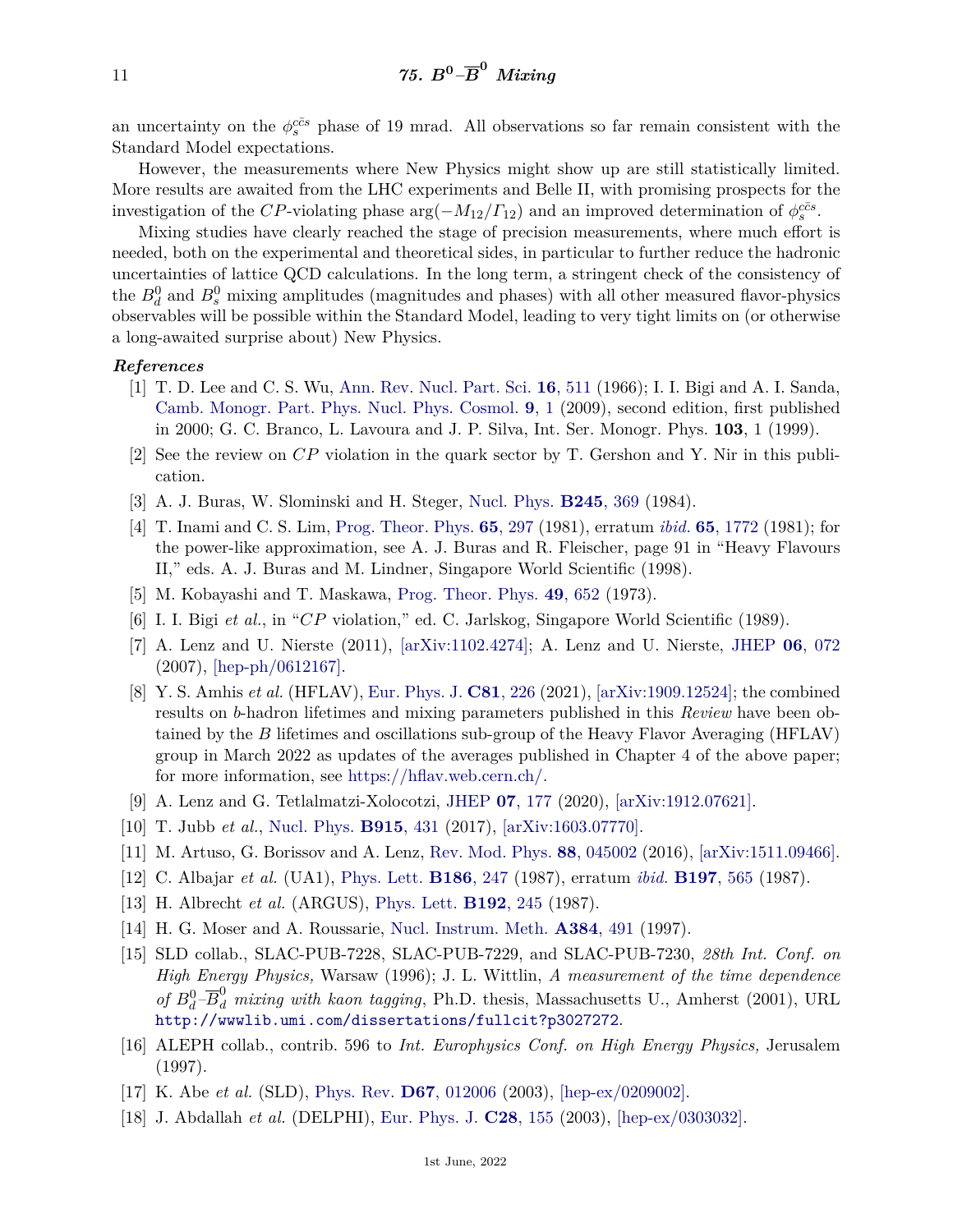- <span id="page-11-0"></span>[19] F. Abe *et al.* (CDF), [Phys. Rev. Lett.](http://doi.org/10.1103/PhysRevLett.80.2057) **80**[, 2057](http://doi.org/10.1103/PhysRevLett.80.2057) (1998), [\[hep-ex/9712004\];](https://arxiv.org/abs/hep-ex/9712004) F. Abe *et al.* (CDF), [Phys. Rev.](http://doi.org/10.1103/PhysRevD.59.032001) **D59**[, 032001](http://doi.org/10.1103/PhysRevD.59.032001) (1999), [\[hep-ex/9806026\];](https://arxiv.org/abs/hep-ex/9806026) F. Abe *et al.* (CDF), [Phys. Rev.](http://doi.org/10.1103/PhysRevD.60.051101) **D60**[, 051101](http://doi.org/10.1103/PhysRevD.60.051101) (1999); F. Abe *et al.* (CDF), [Phys. Rev.](http://doi.org/10.1103/PhysRevD.60.072003) **D60**[, 072003](http://doi.org/10.1103/PhysRevD.60.072003) (1999), [\[hep-ex/9903011\];](https://arxiv.org/abs/hep-ex/9903011) T. Affolder *et al.* (CDF), [Phys. Rev.](http://doi.org/10.1103/PhysRevD.60.112004) **D60**[, 112004](http://doi.org/10.1103/PhysRevD.60.112004) (1999), [\[hep-ex/9907053\].](https://arxiv.org/abs/hep-ex/9907053)
- <span id="page-11-1"></span>[20] R. Barate *et al.* (ALEPH), [Eur. Phys. J.](http://doi.org/10.1007/s100520050215) **C4**[, 367](http://doi.org/10.1007/s100520050215) (1998); R. Barate *et al.* (ALEPH), [Eur.](http://doi.org/10.1007/s100529901108) [Phys. J.](http://doi.org/10.1007/s100529901108) **C7**[, 553](http://doi.org/10.1007/s100529901108) (1999), [\[hep-ex/9811018\].](https://arxiv.org/abs/hep-ex/9811018)
- <span id="page-11-2"></span>[21] R. Aaij *et al.* (LHCb), [JINST](http://doi.org/10.1088/1748-0221/10/10/P10005) **10**[, P10005](http://doi.org/10.1088/1748-0221/10/10/P10005) (2015), [\[arXiv:1507.07892\].](https://arxiv.org/abs/1507.07892)
- <span id="page-11-3"></span>[22] P. Abreu *et al.* (DELPHI), [Eur. Phys. J.](http://doi.org/10.1007/s100520000415) **C16**[, 555](http://doi.org/10.1007/s100520000415) (2000), [\[hep-ex/0107077\].](https://arxiv.org/abs/hep-ex/0107077)
- <span id="page-11-4"></span>[23] K. Anikeev *et al.* (2002), [\[hep-ph/0201071\].](https://arxiv.org/abs/hep-ph/0201071)
- <span id="page-11-5"></span>[24] A. Abulencia *et al.* (CDF), [Phys. Rev. Lett.](http://doi.org/10.1103/PhysRevLett.97.242003) **97**[, 242003](http://doi.org/10.1103/PhysRevLett.97.242003) (2006), [\[hep-ex/0609040\].](https://arxiv.org/abs/hep-ex/0609040)
- <span id="page-11-6"></span>[25] V. M. Abazov *et al.* (DØ), [Phys. Rev.](http://doi.org/10.1103/PhysRevD.74.112002) **D74**[, 112002](http://doi.org/10.1103/PhysRevD.74.112002) (2006), [\[hep-ex/0609034\].](https://arxiv.org/abs/hep-ex/0609034)
- <span id="page-11-7"></span>[26] V. M. Abazov *et al.* (DØ), [Phys. Rev. Lett.](http://doi.org/10.1103/PhysRevLett.101.241801) **101**[, 241801](http://doi.org/10.1103/PhysRevLett.101.241801) (2008), [\[arXiv:0802.2255\].](https://arxiv.org/abs/0802.2255)
- <span id="page-11-8"></span>[27] R. Aaij *et al.* (LHCb), [Eur. Phys. J.](http://doi.org/10.1140/epjc/s10052-012-2022-1) **C72**[, 2022](http://doi.org/10.1140/epjc/s10052-012-2022-1) (2012), [\[arXiv:1202.4979\].](https://arxiv.org/abs/1202.4979)
- <span id="page-11-9"></span>[28] R. Aaij *et al.* (LHCb), [JINST](http://doi.org/10.1088/1748-0221/11/05/P05010) **11**[, P05010](http://doi.org/10.1088/1748-0221/11/05/P05010) (2016), [\[arXiv:1602.07252\].](https://arxiv.org/abs/1602.07252)
- <span id="page-11-10"></span>[29] R. Aaij *et al.* (LHCb), [Eur. Phys. J.](http://doi.org/10.1140/epjc/s10052-017-4731-y) **C77**[, 238](http://doi.org/10.1140/epjc/s10052-017-4731-y) (2017), [\[arXiv:1610.06019\].](https://arxiv.org/abs/1610.06019)
- <span id="page-11-11"></span>[30] R. Aaij *et al.* (LHCb), [Phys. Rev. Lett.](http://doi.org/10.1103/PhysRevLett.114.041801) **114**[, 041801](http://doi.org/10.1103/PhysRevLett.114.041801) (2015), [\[arXiv:1411.3104\];](https://arxiv.org/abs/1411.3104) R. Aaij *et al.* (LHCb), [Eur. Phys. J.](http://doi.org/10.1140/epjc/s10052-019-7159-8) **C79**[, 706](http://doi.org/10.1140/epjc/s10052-019-7159-8) (2019), erratum *ibid.* **C80**[, 601](https://doi.org/10.1140/epjc/s10052-020-7875-0) (2020), [\[arXiv:1906.08356\].](https://arxiv.org/abs/1906.08356)
- <span id="page-11-13"></span><span id="page-11-12"></span>[31] R. Aaij *et al.* (LHCb), [Phys. Rev. Lett.](http://doi.org/10.1103/PhysRevLett.113.211801) **113**[, 211801](http://doi.org/10.1103/PhysRevLett.113.211801) (2014), [\[arXiv:1409.4619\].](https://arxiv.org/abs/1409.4619)
- [32] R. Aaij *et al.* (LHCb), [Phys. Rev. Lett.](http://doi.org/10.1103/PhysRevLett.117.261801) **117**[, 261801](http://doi.org/10.1103/PhysRevLett.117.261801) (2016), [\[arXiv:1608.06620\].](https://arxiv.org/abs/1608.06620)
- <span id="page-11-14"></span>[33] A. M. Sirunyan *et al.* (CMS), [Phys. Lett.](http://doi.org/10.1016/j.physletb.2021.136188) **B816**[, 136188](http://doi.org/10.1016/j.physletb.2021.136188) (2021), [\[arXiv:2007.02434\].](https://arxiv.org/abs/2007.02434)
- <span id="page-11-15"></span>[34] B. Aubert *et al.* (BaBar), [Phys. Rev. Lett.](http://doi.org/10.1103/PhysRevLett.94.161803) **94**[, 161803](http://doi.org/10.1103/PhysRevLett.94.161803) (2005), [\[hep-ex/0408127\];](https://arxiv.org/abs/hep-ex/0408127) K. F. Chen *et al.* (Belle), [Phys. Rev.](http://doi.org/10.1103/PhysRevD.72.012004) **D72**[, 012004](http://doi.org/10.1103/PhysRevD.72.012004) (2005), [\[hep-ex/0504023\].](https://arxiv.org/abs/hep-ex/0504023)
- <span id="page-11-16"></span>[35] Throughout this document we omit references of results that have been replaced by new published measurements.
- <span id="page-11-17"></span>[36] D. Buskulic *et al.* (ALEPH), [Z. Phys.](http://doi.org/10.1007/s002880050483) **C75**[, 397](http://doi.org/10.1007/s002880050483) (1997).
- <span id="page-11-19"></span><span id="page-11-18"></span>[37] P. Abreu *et al.* (DELPHI), [Z. Phys.](http://doi.org/10.1007/s002880050582) **C76**[, 579](http://doi.org/10.1007/s002880050582) (1997).
- [38] M. Acciarri *et al.* (L3), [Eur. Phys. J.](http://doi.org/10.1007/s100520050262) **C5**[, 195](http://doi.org/10.1007/s100520050262) (1998).
- <span id="page-11-20"></span>[39] G. Alexander *et al.* (OPAL), [Z. Phys.](http://doi.org/10.1007/s002880050258) **C72**[, 377](http://doi.org/10.1007/s002880050258) (1996); K. Ackerstaff *et al.* (OPAL), [Z.](http://doi.org/10.1007/s002880050565) [Phys.](http://doi.org/10.1007/s002880050565) **C76**[, 417](http://doi.org/10.1007/s002880050565) (1997), [\[hep-ex/9707010\];](https://arxiv.org/abs/hep-ex/9707010) G. Abbiendi *et al.* (OPAL), [Phys. Lett.](http://doi.org/10.1016/S0370-2693(00)01145-X) **[B493](http://doi.org/10.1016/S0370-2693(00)01145-X)**, 266  $(2000)$ , [\[hep-ex/0010013\].](https://arxiv.org/abs/hep-ex/0010013)
- <span id="page-11-21"></span>[40] K. Ackerstaff *et al.* (OPAL), [Z. Phys.](http://doi.org/10.1007/s002880050564) **C76**[, 401](http://doi.org/10.1007/s002880050564) (1997), [\[hep-ex/9707009\].](https://arxiv.org/abs/hep-ex/9707009)
- <span id="page-11-22"></span>[41] B. Aubert *et al.* (BaBar), [Phys. Rev. Lett.](http://doi.org/10.1103/PhysRevLett.88.221802) **88**[, 221802](http://doi.org/10.1103/PhysRevLett.88.221802) (2002), [\[hep-ex/0112044\];](https://arxiv.org/abs/hep-ex/0112044) B. Aubert *et al.* (BaBar), [Phys. Rev.](http://doi.org/10.1103/PhysRevD.66.032003) **D66**[, 032003](http://doi.org/10.1103/PhysRevD.66.032003) (2002), [\[hep-ex/0201020\];](https://arxiv.org/abs/hep-ex/0201020) B. Aubert *et al.* (BaBar), [Phys. Rev. Lett.](http://doi.org/10.1103/PhysRevLett.88.221803) **88**[, 221803](http://doi.org/10.1103/PhysRevLett.88.221803) (2002), [\[hep-ex/0112045\];](https://arxiv.org/abs/hep-ex/0112045) B. Aubert *et al.* (BaBar), [Phys. Rev.](http://doi.org/10.1103/PhysRevD.67.072002) **D67**[, 072002](http://doi.org/10.1103/PhysRevD.67.072002) (2003), [\[hep-ex/0212017\];](https://arxiv.org/abs/hep-ex/0212017) B. Aubert *et al.* (BaBar), [Phys. Rev.](http://doi.org/10.1103/PhysRevD.73.012004) **D73**[, 012004](http://doi.org/10.1103/PhysRevD.73.012004) (2006), [\[hep-ex/0507054\].](https://arxiv.org/abs/hep-ex/0507054)
- <span id="page-11-23"></span>[42] N. C. Hastings *et al.* (Belle), [Phys. Rev.](http://doi.org/10.1103/PhysRevD.67.052004) **D67**[, 052004](http://doi.org/10.1103/PhysRevD.67.052004) (2003), [\[hep-ex/0212033\];](https://arxiv.org/abs/hep-ex/0212033) Y. Zheng *et al.* (Belle), [Phys. Rev.](http://doi.org/10.1103/PhysRevD.67.092004) **D67**[, 092004](http://doi.org/10.1103/PhysRevD.67.092004) (2003), [\[hep-ex/0211065\];](https://arxiv.org/abs/hep-ex/0211065) K. Abe *et al.* (Belle), [Phys.](http://doi.org/10.1103/PhysRevD.71.072003) [Rev.](http://doi.org/10.1103/PhysRevD.71.072003) **D71**[, 072003](http://doi.org/10.1103/PhysRevD.71.072003) (2005), erratum *ibid.* **D71**[, 079903](https://doi.org/10.1103/PhysRevD.71.079903) (2005), [\[hep-ex/0408111\].](https://arxiv.org/abs/hep-ex/0408111)
- <span id="page-11-24"></span>[43] R. Aaij *et al.* (LHCb), [Phys. Lett.](http://doi.org/10.1016/j.physletb.2012.02.031) **[B709](http://doi.org/10.1016/j.physletb.2012.02.031)**, 177 (2012), [\[arXiv:1112.4311\].](https://arxiv.org/abs/1112.4311)
- [44] R. Aaij *et al.* (LHCb), [Phys. Lett.](http://doi.org/10.1016/j.physletb.2013.01.019) **[B719](http://doi.org/10.1016/j.physletb.2013.01.019)**, 318 (2013), [\[arXiv:1210.6750\].](https://arxiv.org/abs/1210.6750)
- <span id="page-11-25"></span>[45] R. Aaij *et al.* (LHCb), [Eur. Phys. J.](http://doi.org/10.1140/epjc/s10052-013-2655-8) **C73**[, 2655](http://doi.org/10.1140/epjc/s10052-013-2655-8) (2013), [\[arXiv:1308.1302\].](https://arxiv.org/abs/1308.1302)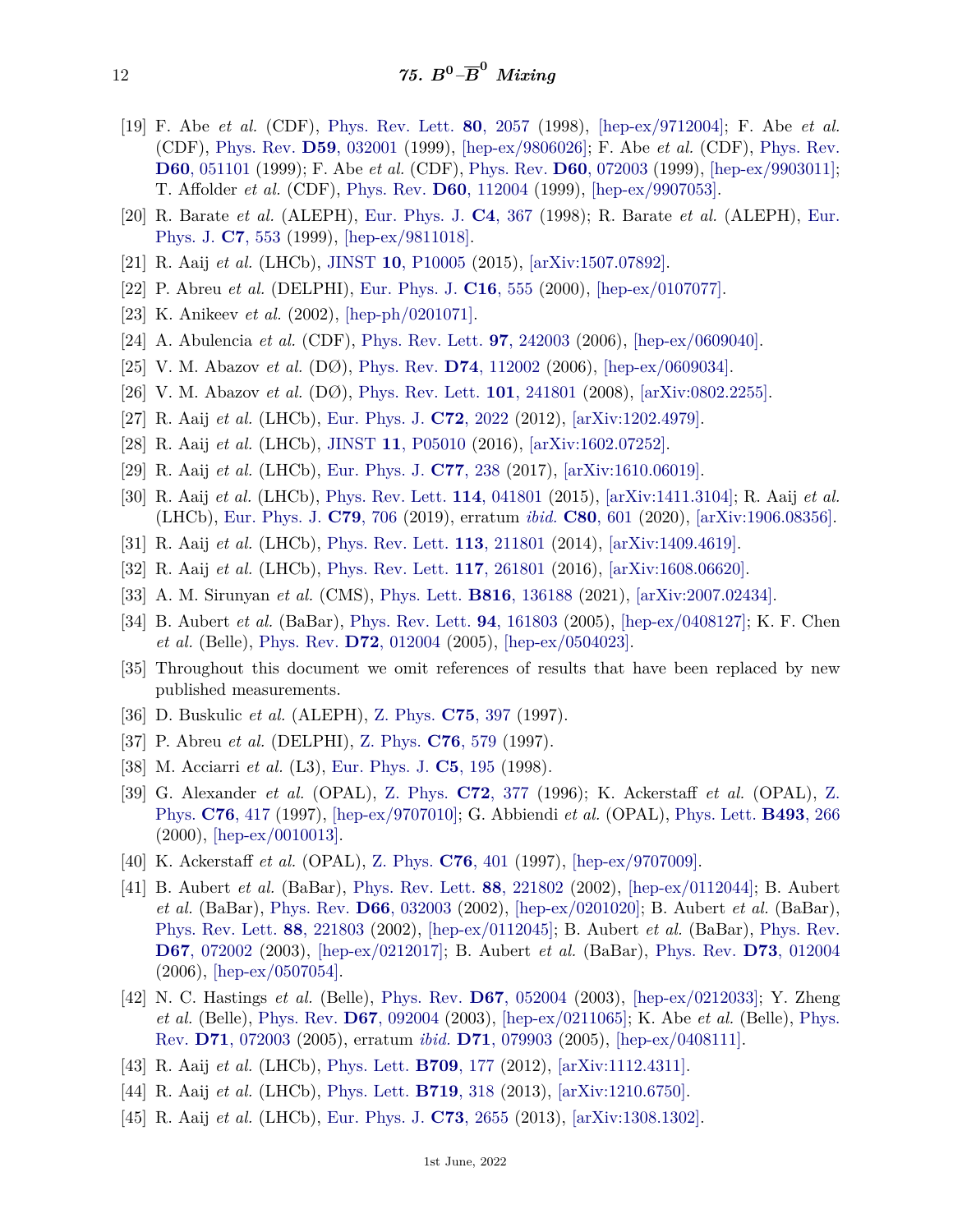- <span id="page-12-0"></span>[46] R. Aaij *et al.* (LHCb), [Eur. Phys. J.](http://doi.org/10.1140/epjc/s10052-016-4250-2) **C76**[, 412](http://doi.org/10.1140/epjc/s10052-016-4250-2) (2016), [\[arXiv:1604.03475\].](https://arxiv.org/abs/1604.03475)
- <span id="page-12-1"></span>[47] H. Albrecht *et al.* (ARGUS), [Z. Phys.](http://doi.org/10.1007/BF01565092) **C55**[, 357](http://doi.org/10.1007/BF01565092) (1992); H. Albrecht *et al.* (ARGUS), [Phys.](http://doi.org/10.1016/0370-2693(94)90415-4) [Lett.](http://doi.org/10.1016/0370-2693(94)90415-4) **[B324](http://doi.org/10.1016/0370-2693(94)90415-4)**, 249 (1994).
- <span id="page-12-2"></span>[48] J. E. Bartelt *et al.* (CLEO), [Phys. Rev. Lett.](http://doi.org/10.1103/PhysRevLett.71.1680) **71**[, 1680](http://doi.org/10.1103/PhysRevLett.71.1680) (1993).
- [49] B. H. Behrens *et al.* (CLEO), [Phys. Lett.](http://doi.org/10.1016/S0370-2693(00)00990-4) **[B490](http://doi.org/10.1016/S0370-2693(00)00990-4)**, 36 (2000), [\[hep-ex/0005013\].](https://arxiv.org/abs/hep-ex/0005013)
- <span id="page-12-3"></span>[50] B. Aubert *et al.* (BaBar), [Phys. Rev. Lett.](http://doi.org/10.1103/PhysRevLett.92.181801) **92**[, 181801](http://doi.org/10.1103/PhysRevLett.92.181801) (2004), [\[hep-ex/0311037\];](https://arxiv.org/abs/hep-ex/0311037) B. Aubert *et al.* (BaBar), [Phys. Rev.](http://doi.org/10.1103/PhysRevD.70.012007) **D70**[, 012007](http://doi.org/10.1103/PhysRevD.70.012007) (2004), [\[hep-ex/0403002\].](https://arxiv.org/abs/hep-ex/0403002)
- <span id="page-12-4"></span>[51] T. Higuchi *et al.*, [Phys. Rev.](http://doi.org/10.1103/PhysRevD.85.071105) **D85**[, 071105](http://doi.org/10.1103/PhysRevD.85.071105) (2012), [\[arXiv:1203.0930\].](https://arxiv.org/abs/1203.0930)
- <span id="page-12-5"></span>[52] R. Aaij *et al.* (LHCb), [JHEP](http://doi.org/10.1007/JHEP04(2014)114) **04**[, 114](http://doi.org/10.1007/JHEP04(2014)114) (2014), [\[arXiv:1402.2554\].](https://arxiv.org/abs/1402.2554)
- <span id="page-12-6"></span>[53] M. Aaboud *et al.* (ATLAS), [JHEP](http://doi.org/10.1007/JHEP06(2016)081) **06**[, 081](http://doi.org/10.1007/JHEP06(2016)081) (2016), [\[arXiv:1605.07485\].](https://arxiv.org/abs/1605.07485)
- <span id="page-12-7"></span>[54] A. M. Sirunyan *et al.* (CMS), [Eur. Phys. J.](http://doi.org/10.1140/epjc/s10052-018-5929-3) **C78**[, 457](http://doi.org/10.1140/epjc/s10052-018-5929-3) (2018), erratum *ibid.* **C78**[, 561](https://doi.org/10.1140/epjc/s10052-018-6014-7) (2018), [\[arXiv:1710.08949\].](https://arxiv.org/abs/1710.08949)
- <span id="page-12-8"></span>[55] See the review on the CKM quark-mixing matrix by A. Ceccucci, Z. Ligeti, and Y. Sakai in this publication.
- <span id="page-12-9"></span>[56] S. Aoki *et al.* (Flavour Lattice Averaging Group) (2019), [\[arXiv:1902.08191\].](https://arxiv.org/abs/1902.08191)
- <span id="page-12-10"></span>[57] R. Aaij *et al.* (LHCb), [New J. Phys.](http://doi.org/10.1088/1367-2630/15/5/053021) **15**[, 053021](http://doi.org/10.1088/1367-2630/15/5/053021) (2013), [\[arXiv:1304.4741\].](https://arxiv.org/abs/1304.4741)
- <span id="page-12-11"></span>[58] R. Aaij *et al.* (LHCb), [JHEP](http://doi.org/10.1007/JHEP03(2021)137) **03**[, 137](http://doi.org/10.1007/JHEP03(2021)137) (2021), [\[arXiv:2011.12041\].](https://arxiv.org/abs/2011.12041)
- <span id="page-12-12"></span>[59] R. Aaij *et al.* (LHCb), [Nature Phys.](http://doi.org/10.1038/s41567-021-01394-x) **[18](http://doi.org/10.1038/s41567-021-01394-x)**, 1 (2022), [\[arXiv:2104.04421\].](https://arxiv.org/abs/2104.04421)
- <span id="page-12-13"></span>[60] A. Bazavov *et al.* (Fermilab Lattice and MILC), [Phys. Rev.](http://doi.org/10.1103/PhysRevD.93.113016) **D93**[, 113016](http://doi.org/10.1103/PhysRevD.93.113016) (2016), [\[arXiv:1602.03560\].](https://arxiv.org/abs/1602.03560)
- <span id="page-12-14"></span>[61] D. King, A. Lenz and T. Rauh, [JHEP](http://doi.org/10.1007/JHEP05(2019)034) **05**[, 034](http://doi.org/10.1007/JHEP05(2019)034) (2019), [\[arXiv:1904.00940\].](https://arxiv.org/abs/1904.00940)
- <span id="page-12-15"></span>[62] M. Bona *et al.* (UTfit), [JHEP](http://doi.org/10.1088/1126-6708/2006/10/081) **10**[, 081](http://doi.org/10.1088/1126-6708/2006/10/081) (2006), [\[hep-ph/0606167\];](https://arxiv.org/abs/hep-ph/0606167) updated results at [http://www.utfit.org/.](http://www.utfit.org/)
- <span id="page-12-16"></span>[63] J. Charles *et al.*, [Phys. Rev.](http://doi.org/10.1103/PhysRevD.91.073007) **D91**[, 073007](http://doi.org/10.1103/PhysRevD.91.073007) (2015), [\[arXiv:1501.05013\];](https://arxiv.org/abs/1501.05013) updated results at [http://ckmfitter.in2p3.fr/.](http://ckmfitter.in2p3.fr/)
- <span id="page-12-17"></span>[64] K. Hartkorn and H. G. Moser, [Eur. Phys. J.](http://doi.org/10.1007/s100520050472) **C8**[, 381](http://doi.org/10.1007/s100520050472) (1999).
- <span id="page-12-18"></span>[65] M. Acciarri *et al.* (L3), [Phys. Lett.](http://doi.org/10.1016/S0370-2693(98)01114-9) **[B438](http://doi.org/10.1016/S0370-2693(98)01114-9)**, 417 (1998).
- <span id="page-12-19"></span>[66] D. Buskulic *et al.* (ALEPH), [Phys. Lett.](http://doi.org/10.1016/0370-2693(96)00451-0) **[B377](http://doi.org/10.1016/0370-2693(96)00451-0)**, 205 (1996); K. Ackerstaff *et al.* (OPAL), [Phys. Lett.](http://doi.org/10.1016/S0370-2693(98)00289-5) **B426**[, 161](http://doi.org/10.1016/S0370-2693(98)00289-5) (1998), [\[hep-ex/9802002\];](https://arxiv.org/abs/hep-ex/9802002) F. Abe *et al.* (CDF), [Phys. Rev.](http://doi.org/10.1103/PhysRevD.59.032004) **D59**[, 032004](http://doi.org/10.1103/PhysRevD.59.032004) (1999), [\[hep-ex/9808003\];](https://arxiv.org/abs/hep-ex/9808003) V. M. Abazov *et al.* (DØ), [Phys. Rev. Lett.](http://doi.org/10.1103/PhysRevLett.114.062001) **114**[, 062001](http://doi.org/10.1103/PhysRevLett.114.062001) (2015), [\[arXiv:1410.1568\];](https://arxiv.org/abs/1410.1568) T. Aaltonen *et al.* (CDF), [Phys. Rev. Lett.](http://doi.org/10.1103/PhysRevLett.107.272001) **[107](http://doi.org/10.1103/PhysRevLett.107.272001)**, [272001](http://doi.org/10.1103/PhysRevLett.107.272001) (2011), [\[arXiv:1103.1864\];](https://arxiv.org/abs/1103.1864) R. Aaij *et al.* (LHCb), [Phys. Rev. Lett.](http://doi.org/10.1103/PhysRevLett.113.172001) **113**[, 172001](http://doi.org/10.1103/PhysRevLett.113.172001) (2014), [\[arXiv:1407.5873\];](https://arxiv.org/abs/1407.5873) R. Aaij *et al.* (LHCb), [Phys. Rev. Lett.](http://doi.org/10.1103/PhysRevLett.119.101801) **119**[, 101801](http://doi.org/10.1103/PhysRevLett.119.101801) (2017), [\[arXiv:1705.03475\].](https://arxiv.org/abs/1705.03475)
- <span id="page-12-21"></span>[67] R. Aaij *et al.* (LHCb), [Phys. Rev. Lett.](http://doi.org/10.1103/PhysRevLett.112.111802) **112**[, 111802](http://doi.org/10.1103/PhysRevLett.112.111802) (2014), [\[arXiv:1312.1217\].](https://arxiv.org/abs/1312.1217)
- <span id="page-12-20"></span>[68] R. Aaij *et al.* (LHCb), [Phys. Lett.](http://doi.org/10.1016/j.physletb.2014.07.051) **[B736](http://doi.org/10.1016/j.physletb.2014.07.051)**, 446 (2014), [\[arXiv:1406.7204\].](https://arxiv.org/abs/1406.7204)
- <span id="page-12-22"></span>[69] R. Aaij *et al.* (LHCb), [Phys. Lett.](http://doi.org/10.1016/j.physletb.2011.12.058) **[B707](http://doi.org/10.1016/j.physletb.2011.12.058)**, 349 (2012), [\[arXiv:1111.0521\].](https://arxiv.org/abs/1111.0521)
- <span id="page-12-23"></span>[70] R. Aaij *et al.* (LHCb), [Phys. Lett.](http://doi.org/10.1016/j.physletb.2016.10.006) **[B762](http://doi.org/10.1016/j.physletb.2016.10.006)**, 484 (2016), [\[arXiv:1607.06314\].](https://arxiv.org/abs/1607.06314)
- <span id="page-12-24"></span>[71] T. Aaltonen *et al.* (CDF), [Phys. Rev.](http://doi.org/10.1103/PhysRevD.84.052012) **D84**[, 052012](http://doi.org/10.1103/PhysRevD.84.052012) (2011), [\[arXiv:1106.3682\];](https://arxiv.org/abs/1106.3682) V. M. Abazov *et al.* (DØ), [Phys. Rev.](http://doi.org/10.1103/PhysRevD.94.012001) **D94**[, 012001](http://doi.org/10.1103/PhysRevD.94.012001) (2016), [\[arXiv:1603.01302\].](https://arxiv.org/abs/1603.01302)
- <span id="page-12-25"></span>[72] R. Aaij *et al.* (LHCb), [Phys. Rev.](http://doi.org/10.1103/PhysRevD.87.112010) **D87**[, 112010](http://doi.org/10.1103/PhysRevD.87.112010) (2013), [\[arXiv:1304.2600\].](https://arxiv.org/abs/1304.2600)
- <span id="page-12-26"></span>[73] R. Aaij *et al.* (LHCb), [Phys. Lett.](http://doi.org/10.1016/j.physletb.2019.07.036) **B797**[, 134789](http://doi.org/10.1016/j.physletb.2019.07.036) (2019), [\[arXiv:1903.05530\].](https://arxiv.org/abs/1903.05530)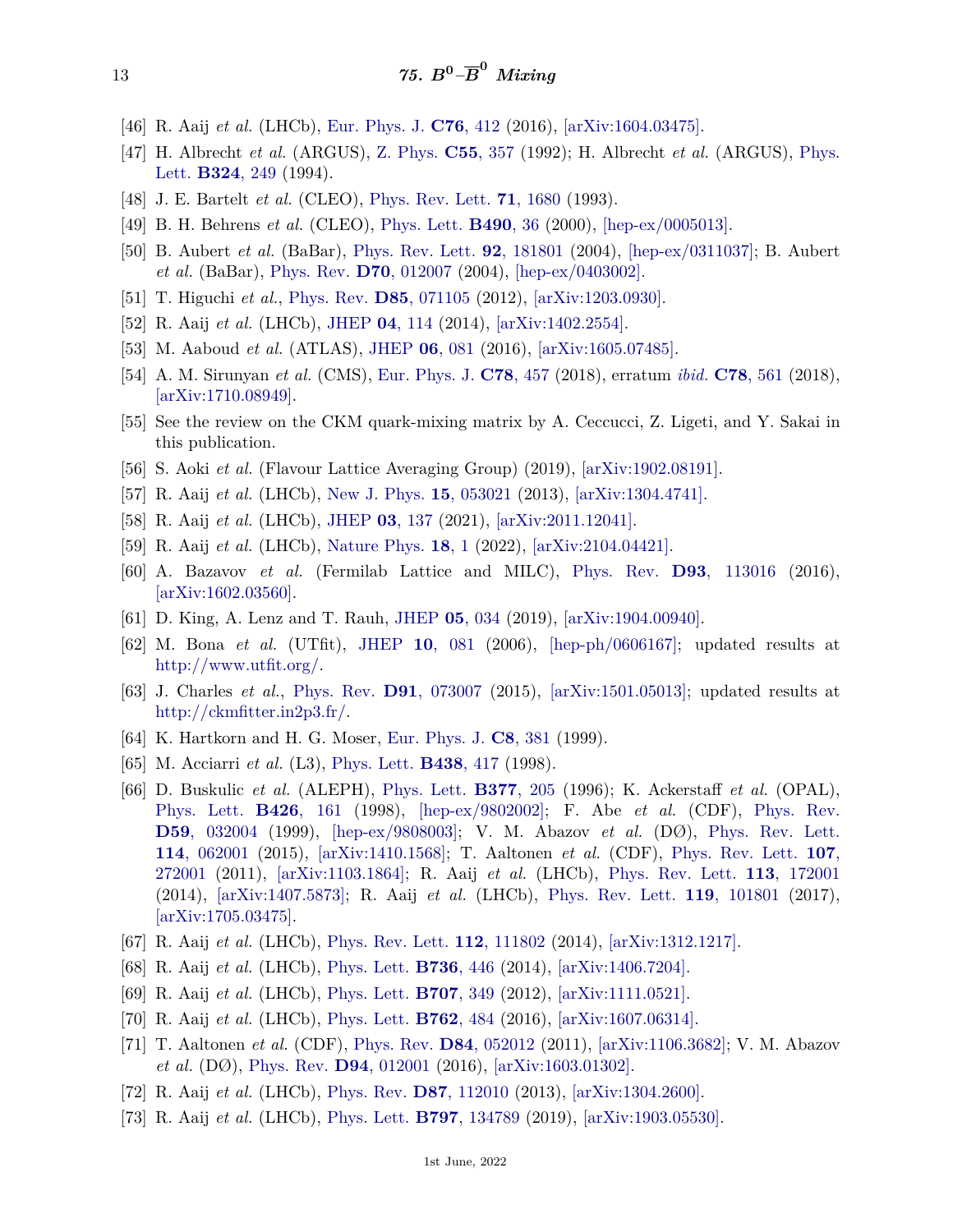- <span id="page-13-0"></span>[74] R. Aaij *et al.* (LHCb), [Nucl. Phys.](http://doi.org/10.1016/j.nuclphysb.2013.04.021) **[B873](http://doi.org/10.1016/j.nuclphysb.2013.04.021)**, 275 (2013), [\[arXiv:1304.4500\].](https://arxiv.org/abs/1304.4500)
- <span id="page-13-1"></span>[75] R. Aaij *et al.* (LHCb), [Phys. Rev. Lett.](http://doi.org/10.1103/PhysRevLett.128.041801) **128**[, 041801](http://doi.org/10.1103/PhysRevLett.128.041801) (2022), [\[arXiv:2108.09284\];](https://arxiv.org/abs/2108.09284) R. Aaij *et al.* (LHCb), [Phys. Rev.](http://doi.org/10.1103/PhysRevD.105.012010) **D105**[, 012010](http://doi.org/10.1103/PhysRevD.105.012010) (2022), [\[arXiv:2108.09283\];](https://arxiv.org/abs/2108.09283) A. M. Sirunyan *et al.* (CMS), [JHEP](http://doi.org/10.1007/JHEP04(2020)188) **04**[, 188](http://doi.org/10.1007/JHEP04(2020)188) (2020), [\[arXiv:1910.12127\].](https://arxiv.org/abs/1910.12127)
- <span id="page-13-2"></span>[76] R. Fleischer and R. Knegjens, [Eur. Phys. J.](http://doi.org/10.1140/epjc/s10052-011-1789-9) **C71**[, 1789](http://doi.org/10.1140/epjc/s10052-011-1789-9) (2011), [\[arXiv:1109.5115\].](https://arxiv.org/abs/1109.5115)
- <span id="page-13-3"></span>[77] T. Aaltonen *et al.* (CDF), [Phys. Rev. Lett.](http://doi.org/10.1103/PhysRevLett.109.171802) **109**[, 171802](http://doi.org/10.1103/PhysRevLett.109.171802) (2012), [\[arXiv:1208.2967\].](https://arxiv.org/abs/1208.2967)
- <span id="page-13-4"></span>[78] V. M. Abazov *et al.* (DØ), [Phys. Rev.](http://doi.org/10.1103/PhysRevD.85.032006) **D85**[, 032006](http://doi.org/10.1103/PhysRevD.85.032006) (2012), [\[arXiv:1109.3166\].](https://arxiv.org/abs/1109.3166)
- <span id="page-13-5"></span>[79] G. Aad *et al.* (ATLAS), [Phys. Rev.](http://doi.org/10.1103/PhysRevD.90.052007) **D90**[, 052007](http://doi.org/10.1103/PhysRevD.90.052007) (2014), [\[arXiv:1407.1796\];](https://arxiv.org/abs/1407.1796) G. Aad *et al.* (ATLAS), [JHEP](http://doi.org/10.1007/JHEP08(2016)147) **08**[, 147](http://doi.org/10.1007/JHEP08(2016)147) (2016), [\[arXiv:1601.03297\];](https://arxiv.org/abs/1601.03297) G. Aad *et al.* (ATLAS), [Eur. Phys. J.](http://doi.org/10.1140/epjc/s10052-021-09011-0) **C81**[, 342](http://doi.org/10.1140/epjc/s10052-021-09011-0) (2021), [\[arXiv:2001.07115\].](https://arxiv.org/abs/2001.07115)
- <span id="page-13-6"></span>[80] V. Khachatryan *et al.* (CMS), [Phys. Lett.](http://doi.org/10.1016/j.physletb.2016.03.046) **[B757](http://doi.org/10.1016/j.physletb.2016.03.046)**, 97 (2016), [\[arXiv:1507.07527\].](https://arxiv.org/abs/1507.07527)
- <span id="page-13-7"></span>[81] R. Aaij *et al.* (LHCb), [Eur. Phys. J.](http://doi.org/{10.1140/epjc/s10052-021-09711-7}) **C81**[, 1026](http://doi.org/{10.1140/epjc/s10052-021-09711-7}) (2021), [\[arXiv:2105.14738\].](https://arxiv.org/abs/2105.14738)
- [82] R. Aaij *et al.* (LHCb), [JHEP](http://doi.org/10.1007/JHEP08(2017)037) **08**[, 037](http://doi.org/10.1007/JHEP08(2017)037) (2017), [\[arXiv:1704.08217\].](https://arxiv.org/abs/1704.08217)
- <span id="page-13-8"></span>[83] R. Aaij *et al.* (LHCb), [Phys. Lett.](http://doi.org/10.1016/j.physletb.2016.09.028) **[B762](http://doi.org/10.1016/j.physletb.2016.09.028)**, 253 (2016), [\[arXiv:1608.04855\].](https://arxiv.org/abs/1608.04855)
- <span id="page-13-9"></span>[84] R. Aaij *et al.* (LHCb), [Phys. Rev. Lett.](http://doi.org/10.1103/PhysRevLett.108.241801) **108**[, 241801](http://doi.org/10.1103/PhysRevLett.108.241801) (2012), [\[arXiv:1202.4717\].](https://arxiv.org/abs/1202.4717)
- <span id="page-13-13"></span>[85] S. Schael *et al.* (ALEPH, DELPHI, L3, OPAL, SLD, LEP Electroweak Working Group, SLD Electroweak Group, SLD Heavy Flavour Group), [Phys. Rept.](http://doi.org/10.1016/j.physrep.2005.12.006) **427**[, 257](http://doi.org/10.1016/j.physrep.2005.12.006) (2006), [\[hep](https://arxiv.org/abs/hep-ex/0509008)[ex/0509008\];](https://arxiv.org/abs/hep-ex/0509008) we use the  $\bar{\chi}$  average given in Eq. (5.39).
- <span id="page-13-14"></span>[86] D. Acosta *et al.* (CDF), [Phys. Rev.](http://doi.org/10.1103/PhysRevD.69.012002) **D69**[, 012002](http://doi.org/10.1103/PhysRevD.69.012002) (2004), [\[hep-ex/0309030\].](https://arxiv.org/abs/hep-ex/0309030)
- <span id="page-13-15"></span>[87] V. M. Abazov *et al.* (DØ), [Phys. Rev.](http://doi.org/10.1103/PhysRevD.74.092001) **D74**[, 092001](http://doi.org/10.1103/PhysRevD.74.092001) (2006), [\[hep-ex/0609014\].](https://arxiv.org/abs/hep-ex/0609014)
- <span id="page-13-16"></span>[88] P. Abreu *et al.* (DELPHI), [Phys. Lett.](http://doi.org/10.1016/0370-2693(92)91385-M) **[B289](http://doi.org/10.1016/0370-2693(92)91385-M)**, 199 (1992); P. D. Acton *et al.* (OPAL), [Phys.](http://doi.org/10.1016/0370-2693(92)91578-W) [Lett.](http://doi.org/10.1016/0370-2693(92)91578-W) **[B295](http://doi.org/10.1016/0370-2693(92)91578-W)**, 357 (1992); D. Buskulic *et al.* (ALEPH), [Phys. Lett.](http://doi.org/10.1016/0370-2693(95)01173-N) **[B361](http://doi.org/10.1016/0370-2693(95)01173-N)**, 221 (1995).
- <span id="page-13-17"></span>[89] P. Abreu *et al.* (DELPHI), [Z. Phys.](http://doi.org/10.1007/BF01620713) **C68**[, 375](http://doi.org/10.1007/BF01620713) (1995); R. Barate *et al.* (ALEPH), [Eur. Phys.](http://doi.org/10.1007/s100520050133) [J.](http://doi.org/10.1007/s100520050133) **C2**[, 197](http://doi.org/10.1007/s100520050133) (1998).
- <span id="page-13-18"></span>[90] D. Buskulic *et al.* (ALEPH), [Phys. Lett.](http://doi.org/10.1016/0370-2693(96)00925-2) **[B384](http://doi.org/10.1016/0370-2693(96)00925-2)**, 449 (1996); J. Abdallah *et al.* (DELPHI), [Eur. Phys. J.](http://doi.org/10.1140/epjc/s2005-02388-4) **C44**[, 299](http://doi.org/10.1140/epjc/s2005-02388-4) (2005), [\[hep-ex/0510023\].](https://arxiv.org/abs/hep-ex/0510023)
- <span id="page-13-19"></span>[91] R. Barate *et al.* (ALEPH), [Eur. Phys. J.](http://doi.org/10.1007/s100520050263) **C5**[, 205](http://doi.org/10.1007/s100520050263) (1998).
- <span id="page-13-20"></span>[92] J. Abdallah *et al.* (DELPHI), [Phys. Lett.](http://doi.org/10.1016/j.physletb.2003.09.070) **[B576](http://doi.org/10.1016/j.physletb.2003.09.070)**, 29 (2003), [\[hep-ex/0311005\].](https://arxiv.org/abs/hep-ex/0311005)
- <span id="page-13-22"></span><span id="page-13-21"></span>[93] F. Abe *et al.* (CDF), [Phys. Rev.](http://doi.org/10.1103/PhysRevD.60.092005) **D60**[, 092005](http://doi.org/10.1103/PhysRevD.60.092005) (1999).
- [94] T. Aaltonen *et al.* (CDF), [Phys. Rev.](http://doi.org/10.1103/PhysRevD.77.072003) **D77**[, 072003](http://doi.org/10.1103/PhysRevD.77.072003) (2008), [\[arXiv:0801.4375\];](https://arxiv.org/abs/0801.4375) T. Affolder *et al.* (CDF), [Phys. Rev. Lett.](http://doi.org/10.1103/PhysRevLett.84.1663) **84**[, 1663](http://doi.org/10.1103/PhysRevLett.84.1663) (2000), [\[hep-ex/9909011\];](https://arxiv.org/abs/hep-ex/9909011) the measurement of  $f_{\text{baryon}}/f_d$ in the latter paper has been updated based on; T. Aaltonen *et al.* (CDF), [Phys. Rev.](http://doi.org/10.1103/PhysRevD.79.032001) **[D79](http://doi.org/10.1103/PhysRevD.79.032001)**, [032001](http://doi.org/10.1103/PhysRevD.79.032001) (2009), [\[arXiv:0810.3213\].](https://arxiv.org/abs/0810.3213)
- <span id="page-13-23"></span>[95] V. M. Abazov *et al.* (DØ), [Phys. Rev. Lett.](http://doi.org/10.1103/PhysRevLett.99.052001) **99**[, 052001](http://doi.org/10.1103/PhysRevLett.99.052001) (2007), [\[arXiv:0706.1690\];](https://arxiv.org/abs/0706.1690) V. M. Abazov *et al.* (DØ), [Phys. Rev. Lett.](http://doi.org/10.1103/PhysRevLett.101.232002) **101**[, 232002](http://doi.org/10.1103/PhysRevLett.101.232002) (2008), [\[arXiv:0808.4142\];](https://arxiv.org/abs/0808.4142) T. Aaltonen *et al.* (CDF), [Phys. Rev.](http://doi.org/10.1103/PhysRevD.80.072003) **D80**[, 072003](http://doi.org/10.1103/PhysRevD.80.072003) (2009), [\[arXiv:0905.3123\].](https://arxiv.org/abs/0905.3123)
- <span id="page-13-10"></span>[96] Y. S. Amhis *et al.* (HFLAV), *b*-hadron fraction averages computed for the 2020 edition of this *Review*; for more information, see [https://hflav.web.cern.ch/.](https://hflav.web.cern.ch/)
- <span id="page-13-11"></span>[97] R. Aaij *et al.* (LHCb), [Phys. Rev.](http://doi.org/10.1103/PhysRevD.104.032005) **D104**[, 032005](http://doi.org/10.1103/PhysRevD.104.032005) (2021), [\[arXiv:2103.06810\].](https://arxiv.org/abs/2103.06810)
- <span id="page-13-12"></span>[98] G. Aad *et al.* (ATLAS), [Phys. Rev. Lett.](http://doi.org/10.1103/PhysRevLett.115.262001) **115**[, 262001](http://doi.org/10.1103/PhysRevLett.115.262001) (2015), [\[arXiv:1507.08925\].](https://arxiv.org/abs/1507.08925)
- <span id="page-13-24"></span>[99] R. Aaij *et al.* (LHCb), [Phys. Rev.](http://doi.org/10.1103/PhysRevD.100.112006) **D100**[, 112006](http://doi.org/10.1103/PhysRevD.100.112006) (2019), [\[arXiv:1910.13404\].](https://arxiv.org/abs/1910.13404)
- <span id="page-13-25"></span>[100] D. E. Jaffe *et al.* (CLEO), [Phys. Rev. Lett.](http://doi.org/10.1103/PhysRevLett.86.5000) **86**[, 5000](http://doi.org/10.1103/PhysRevLett.86.5000) (2001), [\[hep-ex/0101006\].](https://arxiv.org/abs/hep-ex/0101006)